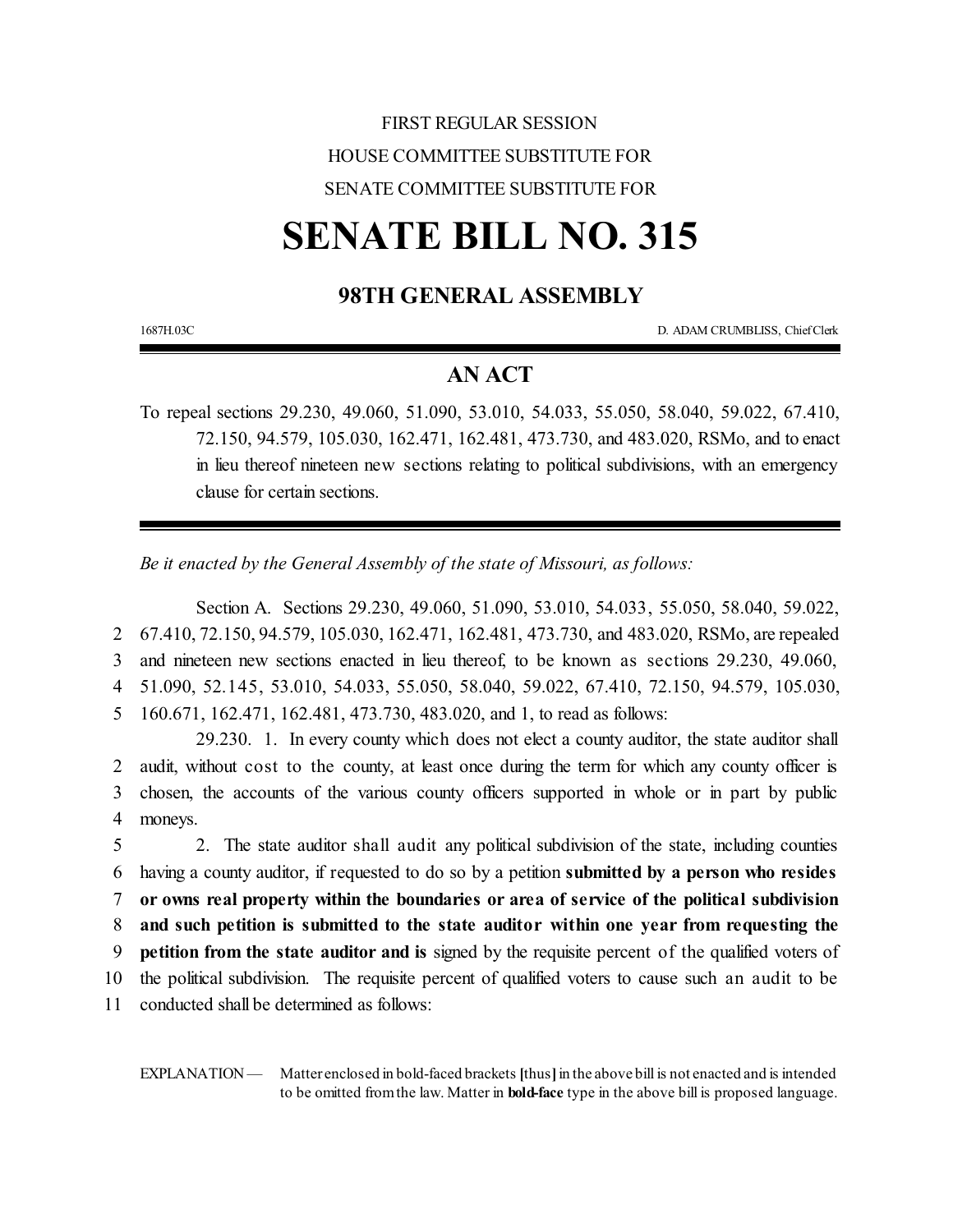(1) If the number of qualified voters of the political subdivision determined on the basis of the votes cast in the last gubernatorial election held prior to the filing of the petition is less than one thousand, twenty-five percent of the qualified voters of the political subdivision determined on the basis of the registered voters eligible to vote at the last gubernatorial election held prior to the filing of the petition;

 (2) If the number of qualified voters of the political subdivision determined on the basis of the votes cast in the last gubernatorial election held prior to the filing of the petition is one thousand or more but less than five thousand, fifteen percent of the qualified voters of the political subdivision determined on the basis of the votes cast in the last gubernatorial election held prior to the filing of the petition, provided that the number of qualified voters signing such petition is not less than two hundred;

 (3) If the number of qualified voters of the political subdivision determined on the basis of the votes cast in the last gubernatorial election held prior to the filing of the petition is five thousand or more but less than fifty thousand, ten percent of the qualified voters of the political subdivision determined on the basis of the votes cast in the last gubernatorial election held prior to the filing of the petition, provided that the number of qualified voters signing such petition is not less than seven hundred fifty;

 (4) If the number of qualified voters of the political subdivision determined on the basis of the votes cast in the last gubernatorial election held prior to the filing of the petition is fifty thousand or more, five percent of the qualified voters of the political subdivision determined on the basis of the votes cast in the last gubernatorial election held prior to the filing of the petition, provided that the number of qualified voters signing such petition is not less than five thousand.

 **3.** The political subdivision shall pay the actual cost of audit. The petition that requests an audit of a political subdivision shall state on its face the estimated cost of the audit and that it will be paid by the political subdivision being audited. The estimated cost of the audit shall be provided by the state auditor within sixty days of such request. The costs of the audit may be billed and paid on an interim basis with individual billing periods to be set at the state auditor's discretion. Moneys held by the state on behalf of a political subdivision may be used to offset unpaid billings for audit costs of the political subdivision. All moneys received by the state in payment of the costs of petition audits shall be deposited in the state treasury and credited to the "Petition Audit Revolving Trust Fund" which is hereby created with the state treasurer as custodian. The general assembly may appropriate additional moneys to the fund as it deems necessary. The state auditor shall administer the fund and approve all disbursements, upon appropriation, from the fund to apply to the costs of performing petition audits. The provisions of section 33.080 to the contrary notwithstanding, money in the fund shall not be transferred and placed to the credit of general revenue until the amount in the fund at the end of any biennium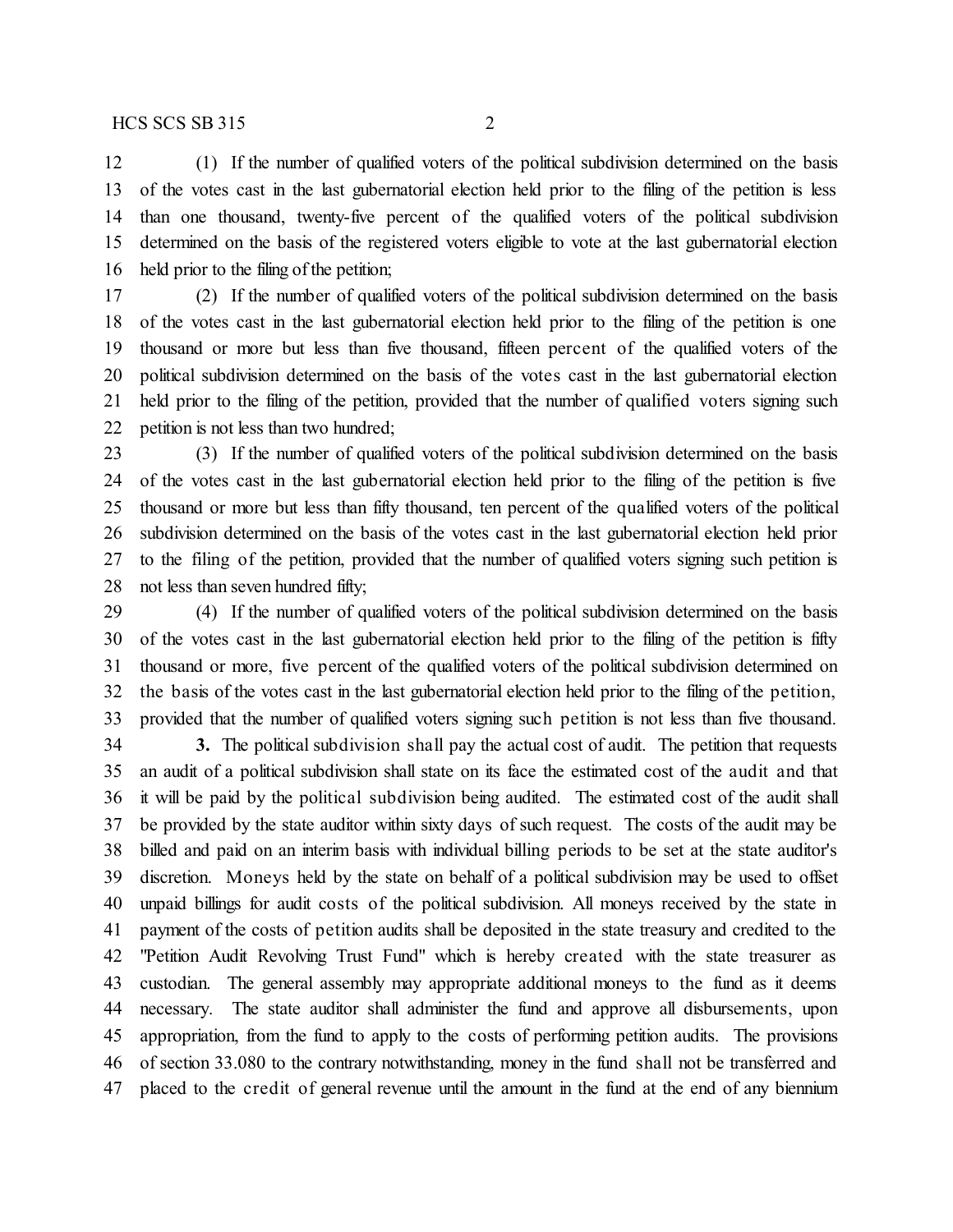exceeds one million dollars. The amount in the fund which shall lapse is the amount which exceeds one million dollars. No political subdivision shall be audited by petition more than once in any three calendar or fiscal years.

 **4. Any person who allegedly signed or has signed the original petition may submit a sworn statement to the state auditor that the person did not sign such petition or that the person wishes to rescind such signature. Such statement shall be required to be made within ten days from submission of the pe tition to the state auditor. If such statement is timely filed, such signature shall be withdrawn and shall not count in the de termination of the number of qualified voters necessary to compel an audit under subsection 2 of this section.**

49.060. **1.** When a vacancy shall occur in the office of a county commissioner, the vacancy shall at once be certified by the clerk of the commission to the governor**[**, who shall fill such vacancy with a person who resides in the district at the time the vacancy occurs, as provided by law**]**.

 **2. It shall be the duty of the governor to fill such vacancy no later than sixty days after certification by appointing, by and with the advice and consent of the senate subject to the provisions of article IV, section 51 of the Constitution of Missouri, some eligible person to said office who shall discharge the duties thereof until the next general election, at which time a commissioner shall be chosen for the remainder of the term, who shall hold such office until a successor is duly elected and qualified, unless sooner removed.**

 **3. This section shall not apply to any county that has adopted a charter for its own government under article VI, section 18 of the Constitution of Missouri.**

51.090. **1.** When any vacancy shall occur in the office of clerk of the county commission by death, resignation, removal, refusal to act, or otherwise, it shall be the duty of the governor to fill such vacancy by appointing**, no later than sixty days after the vacancy occurs and by and withthe advice andconsent of the senate subject to the provisions of article IV, section 51 of the Constitution of Missouri,** some eligible person to said office, who shall discharge the duties thereof until the next general election, at which time a clerk shall be chosen for the remainder of the term, who shall hold **[**his**] such** office until **[**his**] a** successor is duly elected or appointed and qualified, unless sooner removed.

 **2. This section shall not apply to any county that has adopted a charter for its own government under article VI, section 18 of the Constitution of Missouri.**

**52.145. 1. If any vacancy shall occur in the office of county collector of revenue by death, resignation, removal, refusal to act, or otherwise, it shall be the duty of the governor to fill such vacancy by appointing, no later than sixty days after the vacancy occurs and by and with the advice andconsent ofthe senate subject to the provisions of article IV, section**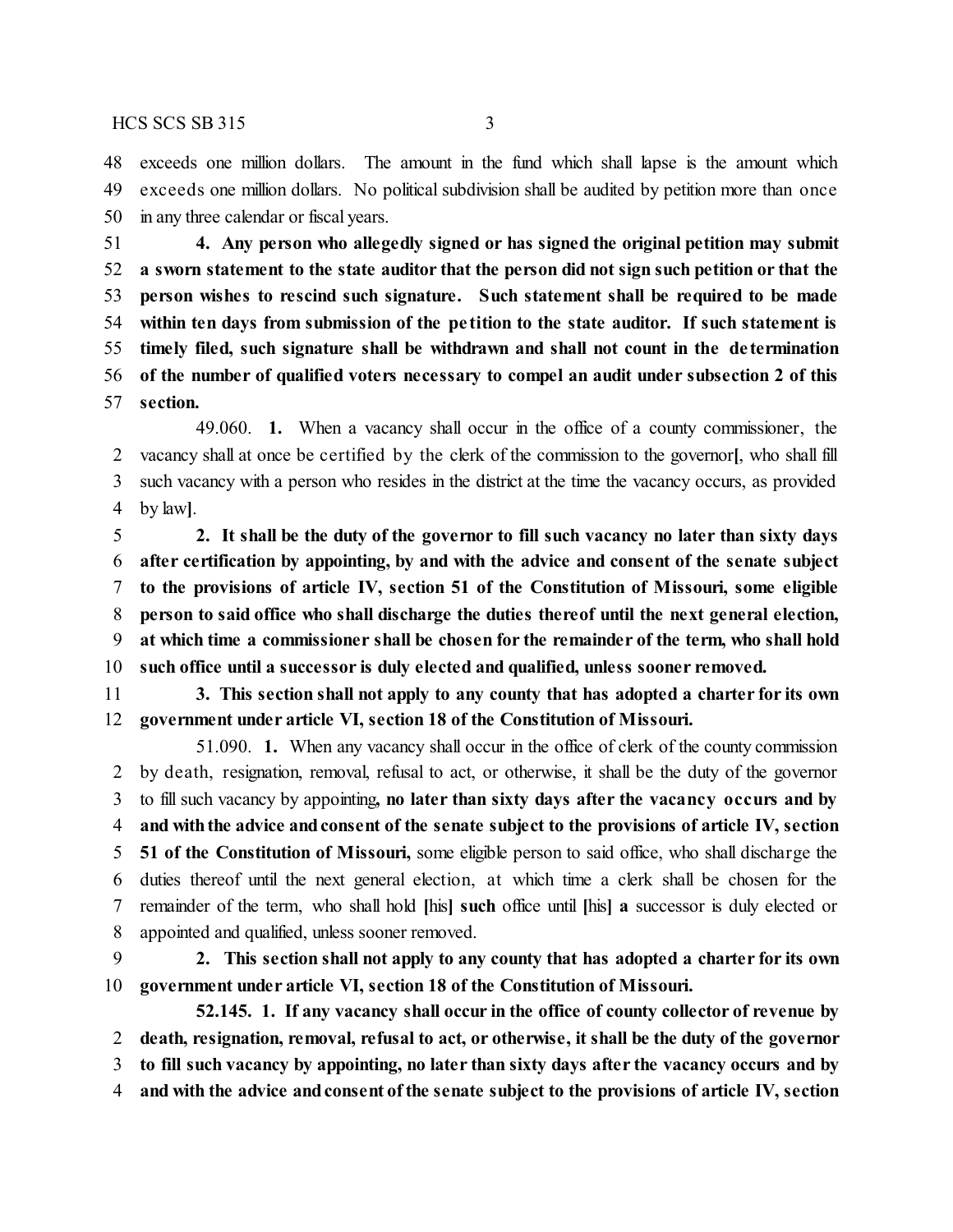**51 of the Constitution of Missouri, some eligible person to said office, who shall discharge**

**the duties thereof until the next general election, at which time a collector shall be chosen**

**for the remainder of the term, who shall hold such office until a successor is duly elected**

- **and qualified, unless sooner removed.**
- **2. This section shall not apply to any county that has adopted a charter for its own government under article VI, section 18 of the Constitution of Missouri.**

53.010. 1. At the general election in the year 1948 and every four years thereafter the qualified voters in each county in this state shall elect a county assessor. Such county assessors shall enter upon the discharge of their duties on the first day of September next after their election, and shall hold office for a term of four years, and until their successors are elected and qualified, unless sooner removed from office; provided, that this section shall not apply to the city of St. Louis. The assessor shall be a resident of the county from which such person was elected.

 **2. If any vacancy shall occur in the office of county assessor by death, resignation, removal, refusal to act, or otherwise, itshall be the duty of the governor to fill such vacancy by appointing, no later than sixty days after the vacancy occurs and by and with the advice and consent of the senate subject to the provisions of article IV, section 51 of the Constitution of Missouri, some eligible person to said office, who shall discharge the duties thereof until the next general election, at which time an assessor shall be chosen for the remainde r of the term, who shall hold such office until a successor is duly elected and qualified, unless sooner removed. This subsection shall not apply to any county that has adopted a charter for its own government under article VI, section 18 of the Constitution of Missouri.**

 **[**2.**] 3.** The office of county assessor is created in each county having township organization and a county assessor shall be elected for each township organization county at the next general election, or at a special election called for that purpose by the governing body of such county. If a special election is called, the state and each political subdivision or special district submitting a candidate or question at such election shall pay its proportional share of the costs of the election, as provided by section 115.065. Such assessor shall assume office immediately upon his election and qualification, and shall serve until his successor is elected and qualified under the provisions of subsection 1 of this section. Laws generally applicable to county assessors, their offices, clerks, and deputies shall apply to and govern county assessors in township organization counties, and laws applicable to county assessors, their offices, clerks, and deputies in third class counties and laws applicable to county assessors, their offices, clerks, and deputies in fourth class counties shall apply to and govern county assessors, their offices, clerks, and deputies in township organization counties of the respective classes, except that when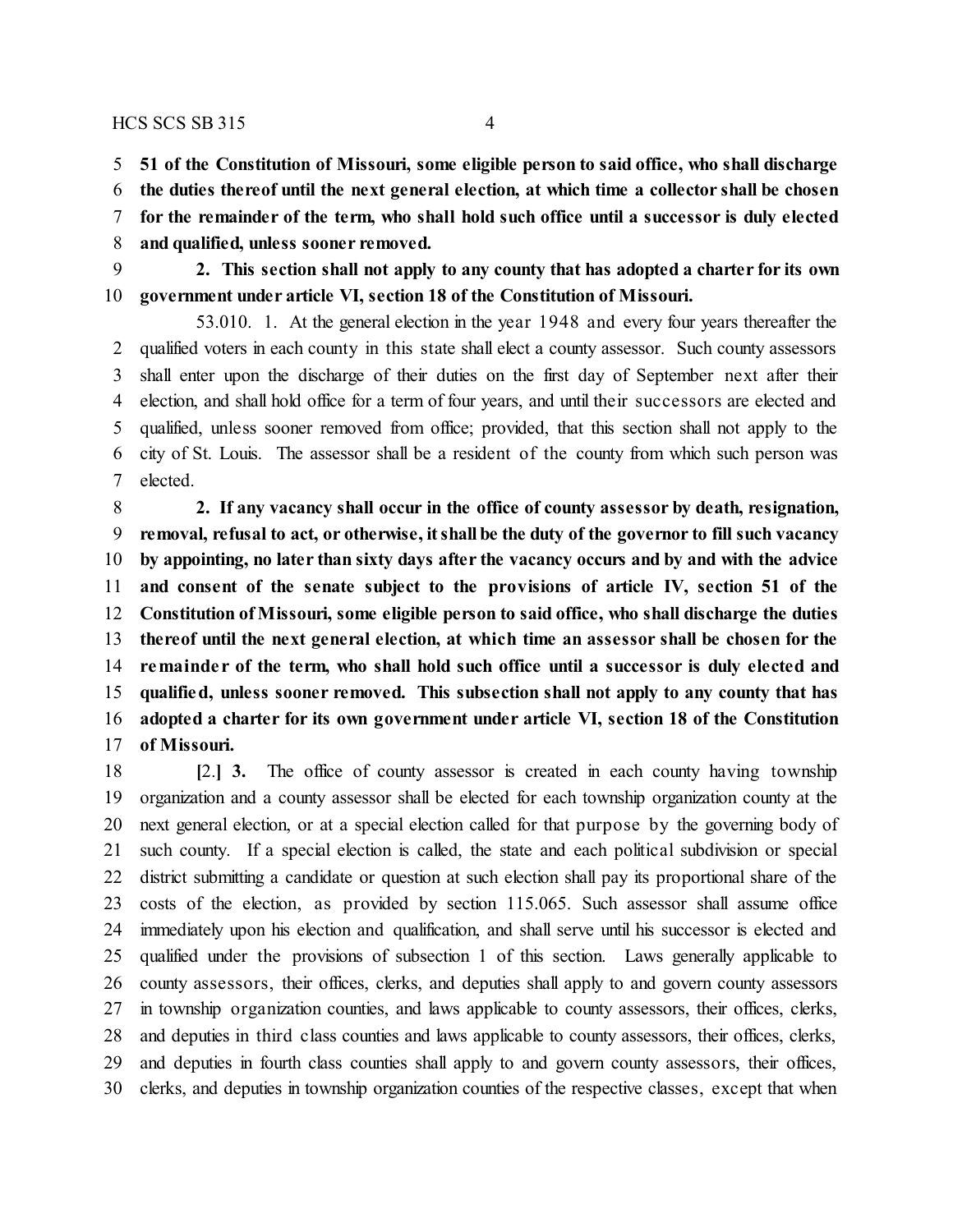such general laws and such laws applicable to third and fourth class counties conflict with the laws specially applicable to county assessors, their offices, clerks, and deputies in township organization counties, the laws specially applicable to county assessors, their offices, clerks, and deputies in township organization counties shall govern.

54.033. In the event of a vacancy caused by death, resignation, or otherwise, in the office of county treasurer in any county except a county having a township form of government with an office of collector-treasurer and any county with a charter form of government, the county commission shall appoint a deputy treasurer or a qualified person to serve as an interim treasurer until said treasurer returns or the unexpired term is filled under section 105.030. **The governor shall fill a vacancy under this section no later than sixty days after such vacancy occurs by appointing, by and with the advice and consent of the senate subject to the provisions of article IV, section 51 of the Constitutionof Missouri,some eligible personto saidoffice who shall discharge the duties thereof until the next general election, at which time a treasurer shall be chosen for the remainder of the term, who shall hold such office until a successor is duly elected and qualified, unless sooner removed.** Such individual must be eligible to serve as a county treasurer under section 54.040, and must comply with section 54.090. **This section shall not apply to any county that has adopted a charter for its own government under article VI, section 18 of the Constitution of Missouri.**

55.050. **1.** At the general election in the year 1946, and every four years thereafter, a county auditor shall be elected in each county of the first class not having a charter form of government and in each county of the second class. He **or she** shall be commissioned by the governor and shall enter upon the discharge of his **or her** duties on the first Monday in January next ensuing his **or her** election. He **or she** shall hold his **or her** office for the term of four years and until his **or her** successor is duly elected and qualified, unless he **or she** is sooner removed from office.

 **2.** If a vacancy occurs in the office by death, resignation, removal, refusal to act, or otherwise, the governor shall fill the vacancy**, no later than sixty days after it occurs,** by appointing some eligible person to the office, **by and with the advice and consent of the senate subject to the provisions of article IV, section 51 of the Constitution of Missouri,** who shall discharge the duties thereof until the next general election, at which time an auditor shall be chosen for the remainder of the term, who shall hold **[**his**] such** office until **[**his**] a** successor is duly elected and qualified, unless sooner removed. **This subsection shall not apply to any county that has adopted a charte r for its own government under article VI, section 18 of the Constitution of Missouri.**

58.040. When any vacancy shall occur in the office of coroner by death, resignation, removal, refusal to act, or in any other manner, it shall be the duty of the governor to fill such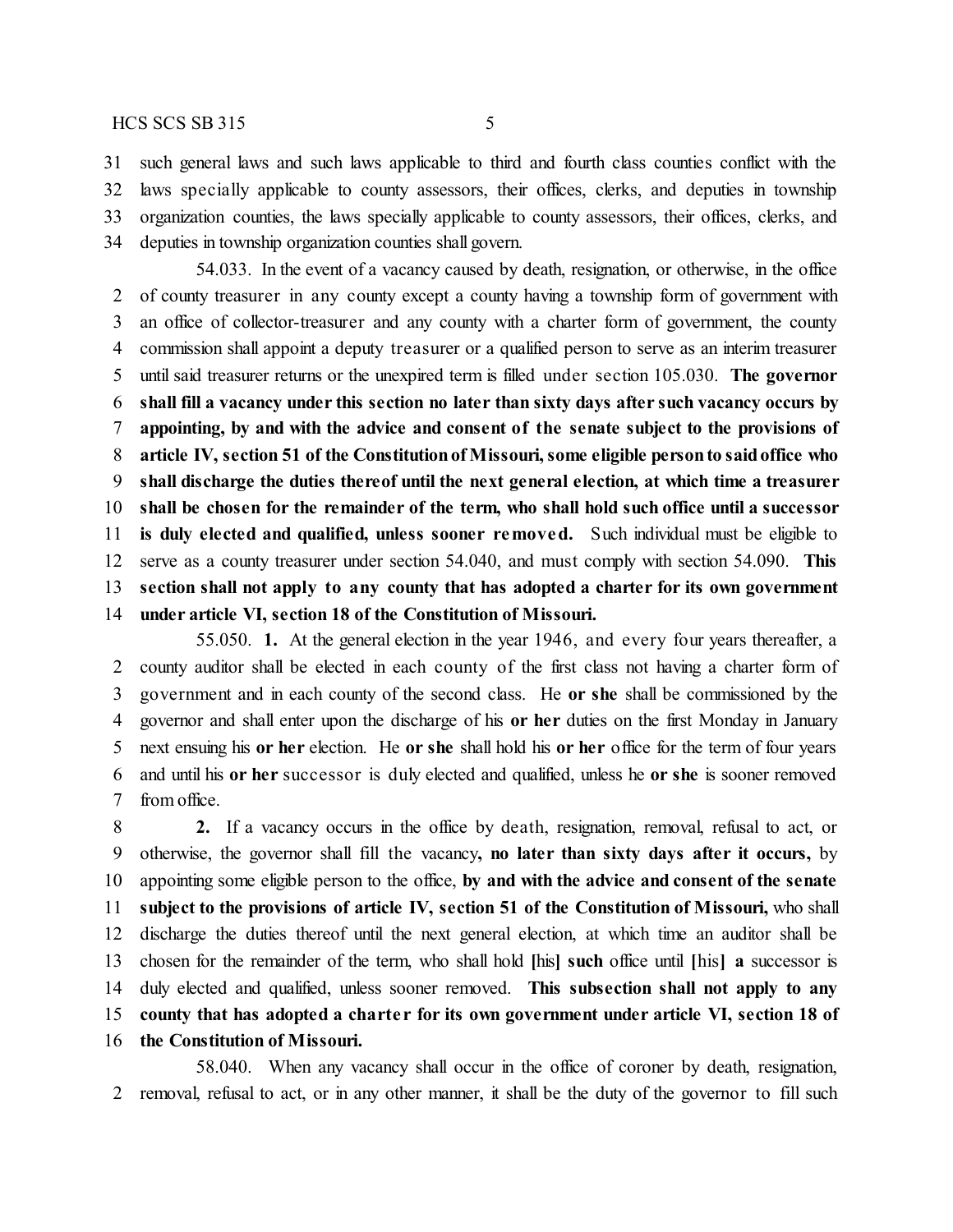vacancy**, no later than sixty days after its occurrence,** by appointing some eligible person to

such office **by and with the advice and consent of the senate subject to the provisions of**

**article IV, section 51 of the Constitution of Missouri**. The person so appointed shall take the

 oath, give bond and otherwise qualify for the office as required of coroners regularly elected, and shall discharge the duties of such office for the remainder of the term for which he is appointed.

 **This section shall not apply to any county that has adopted a charter for its own government under article VI, section 18 of the Constitution of Missouri.**

59.022. In the event of a vacancy caused by death or resignation in the office of county recorder where the offices of the clerk of the court and recorder of deeds are separate, except in any city not within a county or any county with a charter form of government, the county commission shall appoint a deputy recorder or a qualified person to serve as an interim recorder of deeds until the unexpired term is filled under section 105.030. **It shall be the duty of the governor to fill such vacancy, no later than sixty days after its occurrence, by appointing, by and with the advice and cons ent of the senate subject to the provisions of article IV, section 51 of the Constitution of Missouri, some eligible pe rson to said office who shall discharge the duties thereof until the next general election, at which time a recorder shall be chosen for the remainder of the term, who shall hold such office until a successor is duly elected and qualified, unless sooner removed. This section shall not apply to any county that has adopted a charter for its own government under article VI, section 18 of the Constitution of Missouri.**

67.410. 1. Except as provided in subsection 3 of this section, any ordinance enacted pursuant to section 67.400 shall:

 (1) Set forth those conditions detrimental to the health, safety or welfare of the residents of the city, town, village, or county the existence of which constitutes a nuisance;

 (2) Provide for duties of inspectors with regard to such buildings or structures and shall provide for duties of the building commissioner or designated officer or officers to supervise all inspectors and to hold hearings regarding such buildings or structures;

 (3) Provide for service of adequate notice of the declaration of nuisance, which notice shall specify that the property is to be vacated, if such be the case, reconditioned or removed, listing a reasonable time for commencement; and may provide that such notice be served either by personal service**,** or **[**by certified**]** mail**[**,**] so long as a signature from the recipient is required for delivery and a** return receipt **is** requested, but if service cannot be had by either of these modes of service, then service may be had by publication. The ordinances shall further provide that the owner, occupant, lessee, mortgagee, agent, and all other persons having an interest in the building or structure as shown by the land records of the recorder of deeds of the county wherein the land is located shall be made parties;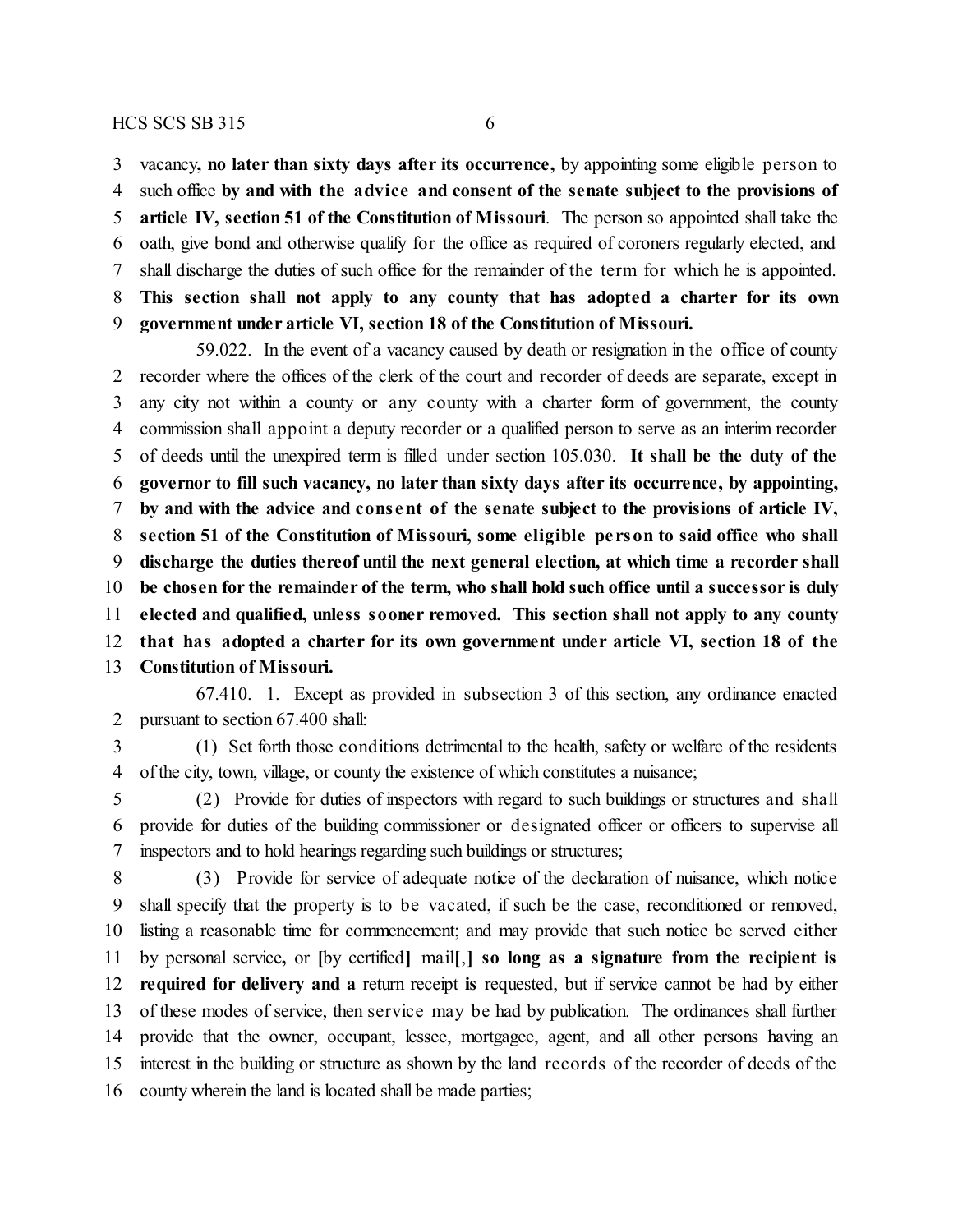(4) Provide that upon failure to commence work of reconditioning or demolition within the time specified or upon failure to proceed continuously with the work without unnecessary delay, the building commissioner or designated officer or officers shall call and have a full and adequate hearing upon the matter, giving the affected parties at least ten days' written notice of the hearing. Any party may be represented by counsel, and all parties shall have an opportunity to be heard. After the hearings, if the evidence supports a finding that the building or structure is a nuisance or detrimental to the health, safety, or welfare of the residents of the city, town, village, or county, the building commissioner or designated officer or officers shall issue an order making specific findings of fact, based upon competent and substantial evidence, which shows the building or structure to be a nuisance and detrimental to the health, safety, or welfare of the residents of the city, town, village, or county and ordering the building or structure to be demolished and removed, or repaired. If the evidence does not support a finding that the building or structure is a nuisance or detrimental to the health, safety, or welfare of the residents of the city, town, village, or county, no order shall be issued;

 (5) Provide that if the building commissioner or other designated officer or officers issue an order whereby the building or structure is demolished, secured, or repaired, or the property is cleaned up, the cost of performance shall be certified **[**to the city clerk or officer in charge of finance**] by such commissione r or officer**, who shall cause a special tax bill or assessment therefor against the property to be prepared and collected by the city collector or other official collecting taxes, unless the building or structure is demolished, secured or repaired by a contractor pursuant to an order issued by the city, town, village, or county and such contractor files a mechanic's lien against the property where the dangerous building is located. The contractor may enforce this lien as provided in sections 429.010 to 429.360. Except as provided in subsection 3 of this section, at the request of the taxpayer the tax bill may be paid in installments over a period of not more than ten years. The tax bill from date of its issuance shall be deemed a personal debt against the property owner and shall also be a lien on the property until paid. **Whenever there is an expenditure of city, town, village, or county funds to cause the building or structure to be boarded or whenever the property is secured, repaired, or cleaned without necessary permits, all unpaid board-up costs and permit fees, and associated administrative costs, may be added to the real estate taxes of the property. If such costs or fees are added to the annual real estate tax bill for the property and not paid, the real estate taxes shall be considered delinquent, and the collection thereof shall be governed by the laws applicable to delinquent real estate taxes.** A city not within a county or a city with a population of at least four hundred thousand located in more than one county, notwithstanding any charter provision to the contrary, may, by ordinance, provide that upon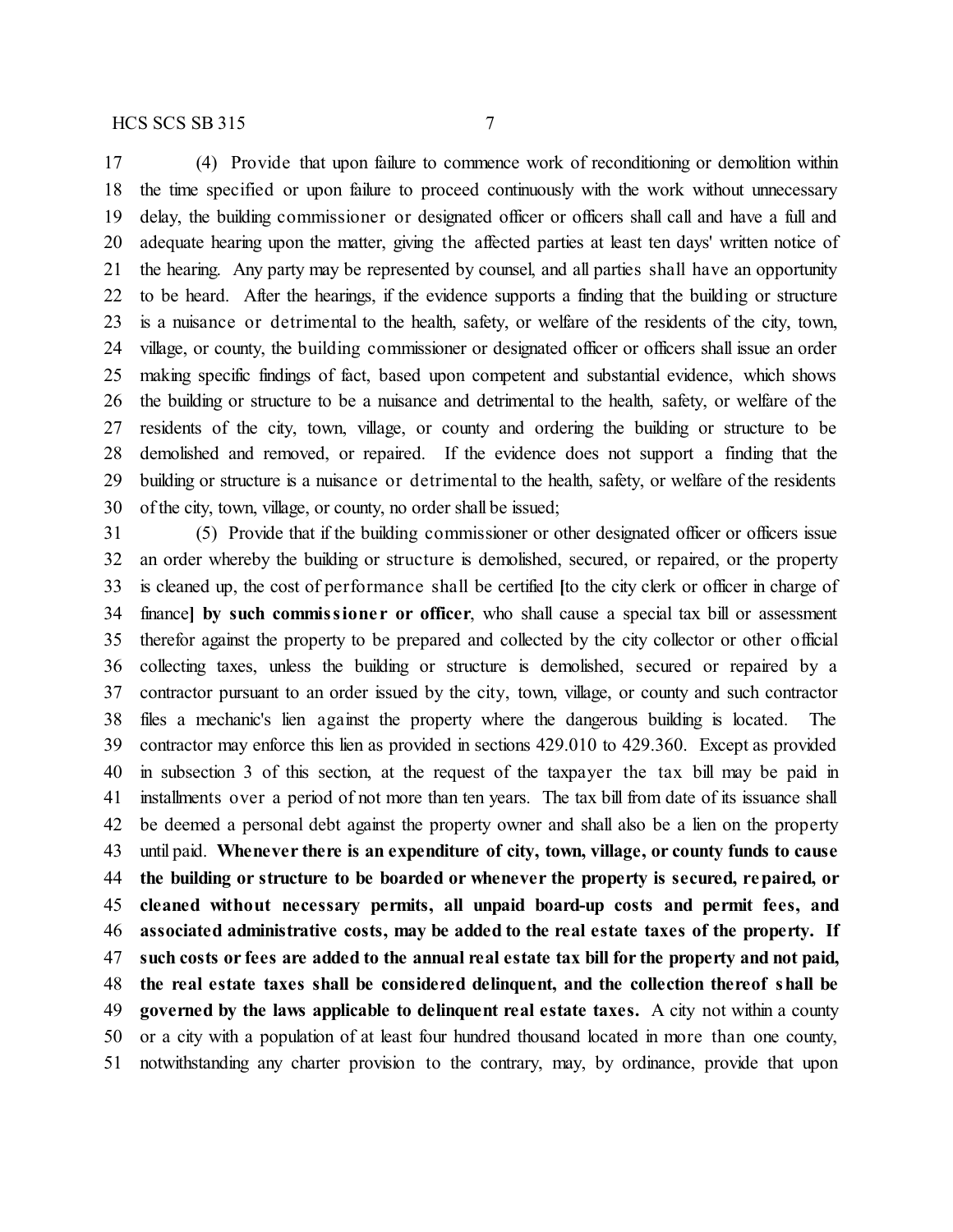determination by the city that a public benefit will be gained the city may discharge the special tax bill, including the costs of tax collection, accrued interest and attorneys fees, if any.

 2. If there are proceeds of any insurance policy based upon a covered claim payment made for damage or loss to a building or other structure caused by or arising out of any fire, explosion, or other casualty loss, the ordinance may establish a procedure for the payment of up to twenty-five percent of the insurance proceeds, as set forth in this subsection. The order or ordinance shall apply only to a covered claim payment which is in excess of fifty percent of the face value of the policy covering a building or other structure:

 (1) The insurer shall withhold from the covered claim payment up to twenty-five percent of the covered claim payment, and shall pay such moneys to the city to deposit into an interest- bearing account. Any named mortgagee on the insurance policy shall maintain priority over any obligation under the order or ordinance;

 (2) The city or county shall release the proceeds and any interest which has accrued on such proceeds received under subdivision (1) of this subsection to the insured or as the terms of the policy and endorsements thereto provide within thirty days after receipt of such insurance moneys, unless the city or county has instituted legal proceedings under the provisions of subdivision (5) of subsection 1 of this section. If the city or county has proceeded under the provisions of subdivision (5) of subsection 1 of this section, all moneys in excess of that necessary to comply with the provisions of subdivision (5) of subsection 1 of this section for the removal, securing, repair and cleanup of the building or structure, and the lot on which it is located, less salvage value, shall be paid to the insured;

 (3) If there are no proceeds of any insurance policy as set forth in this subsection, at the request of the taxpayer, the tax bill may be paid in installments over a period of not more than ten years. The tax bill from date of its issuance shall be a lien on the property until paid;

 (4) This subsection shall apply to fire, explosion, or other casualty loss claims arising on all buildings and structures;

 (5) This subsection does not make the city or county a party to any insurance contract, and the insurer is not liable to any party for any amount in excess of the proceeds otherwise payable under its insurance policy.

 3. The governing body of any city not within a county and the governing body of any city with a population of three hundred fifty thousand or more inhabitants which is located in more than one county may enact their own ordinances pursuant to section 67.400 and are exempt from subsections 1 and 2 of this section.

 4. Notwithstanding the provisions of section 82.300, any city may prescribe and enforce and collect fines and penalties for a breach of any ordinance enacted pursuant to section 67.400 or this section and to punish the violation of such ordinance by a fine or imprisonment, or by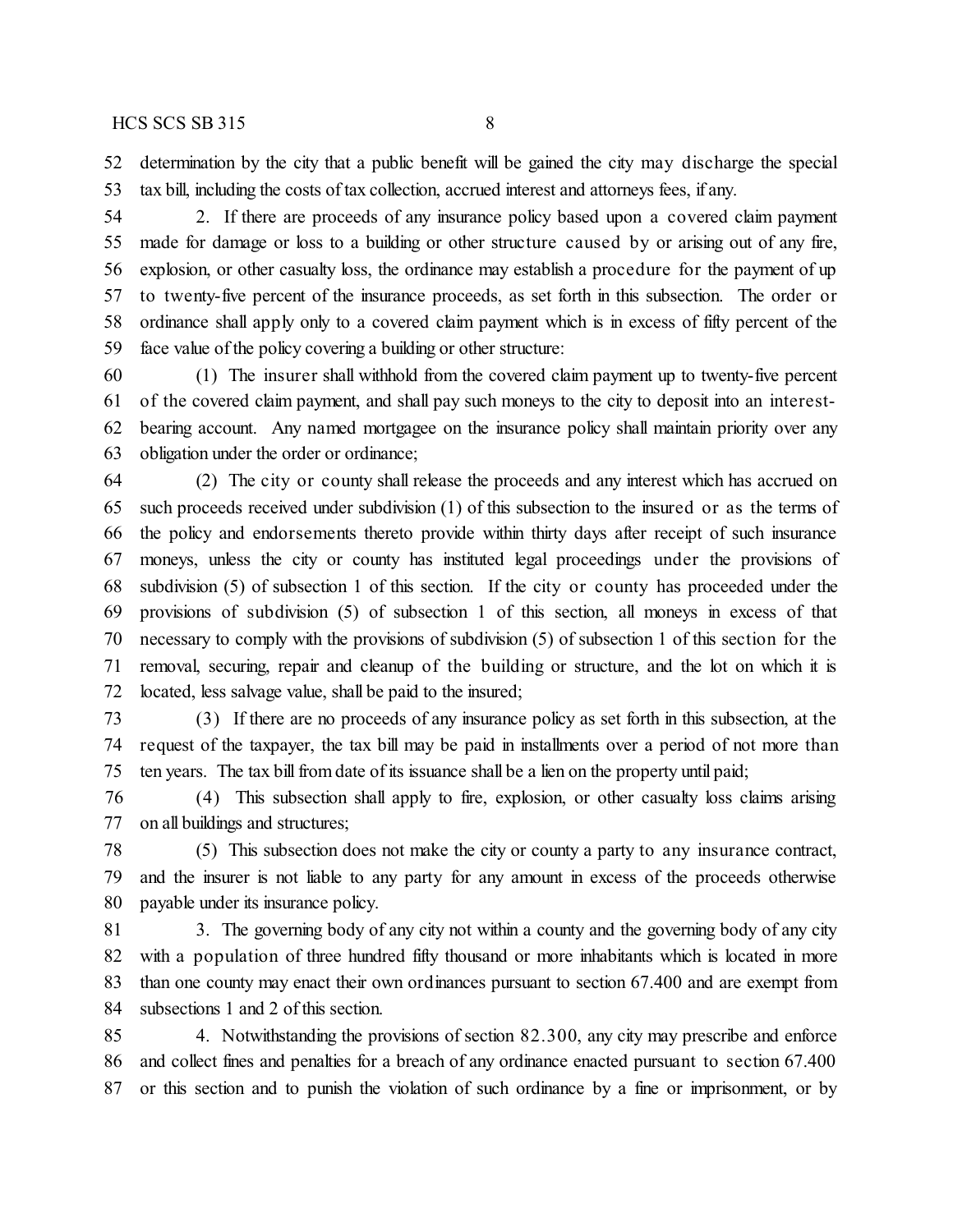both fine and imprisonment. Such fine may not exceed one thousand dollars, unless the owner of the property is not also a resident of the property, then such fine may not exceed two thousand dollars.

 5. The ordinance may also provide that a city not within a county or a city with a population of at least three hundred fifty thousand located in more than one county may seek to recover the cost of demolition prior to the occurrence of demolition, as described in this subsection. The ordinance may provide that if the building commissioner or other designated officer or officers issue an order whereby the building or structure is ordered to be demolished, secured or repaired, and the owner has been given an opportunity for a hearing to contest such order, then the building commissioner or other designated officer or officers may solicit no less than two independent bids for such demolition work. The amount of the lowest bid, including offset for salvage value, if any, plus reasonable anticipated costs of collection, including attorney's fees, shall be certified to the city clerk or officer in charge of finance, who shall cause a special tax bill to be issued against the property owner to be prepared and collected by the city collector or other official collecting taxes. The municipal clerk or other officer in charge of finance shall discharge the special tax bill upon documentation by the property owner of the completion of the ordered repair or demolition work. Upon determination by the municipal clerk or other officer in charge of finance that a public benefit is secured prior to payment of the special tax bill, the municipal clerk or other officer in charge of finance may discharge the special tax bill upon the transfer of the property. The payment of the special tax bill shall be held in an interest-bearing account. Upon full payment of the special tax bill, the building commissioner or other designated officer or officers shall, within one hundred twenty days thereafter, cause the ordered work to be completed, and certify the actual cost thereof, including the cost of tax bill collection and attorney's fees, to the city clerk or other officer in charge of finance who shall, if the actual cost differs from the paid amount by greater than two percent of the paid amount, refund the excess payment, if any, to the payor, or if the actual amount is greater, cause a special tax bill or assessment for the difference against the property to be prepared and collected by the city collector or other official collecting taxes. If the building commissioner or other designated officer or officers shall not, within one hundred twenty days after full payment, cause the ordered work to be completed, then the full amount of the payment, plus interest, shall be repaid to the payor. Except as provided in subsection 2 of this section, at the request of the taxpayer the tax bill for the difference may be paid in installments over a period of not more than ten years. The tax bill for the difference from the date of its issuance shall be deemed a personal debt against the property owner and shall also be a lien on the property until paid.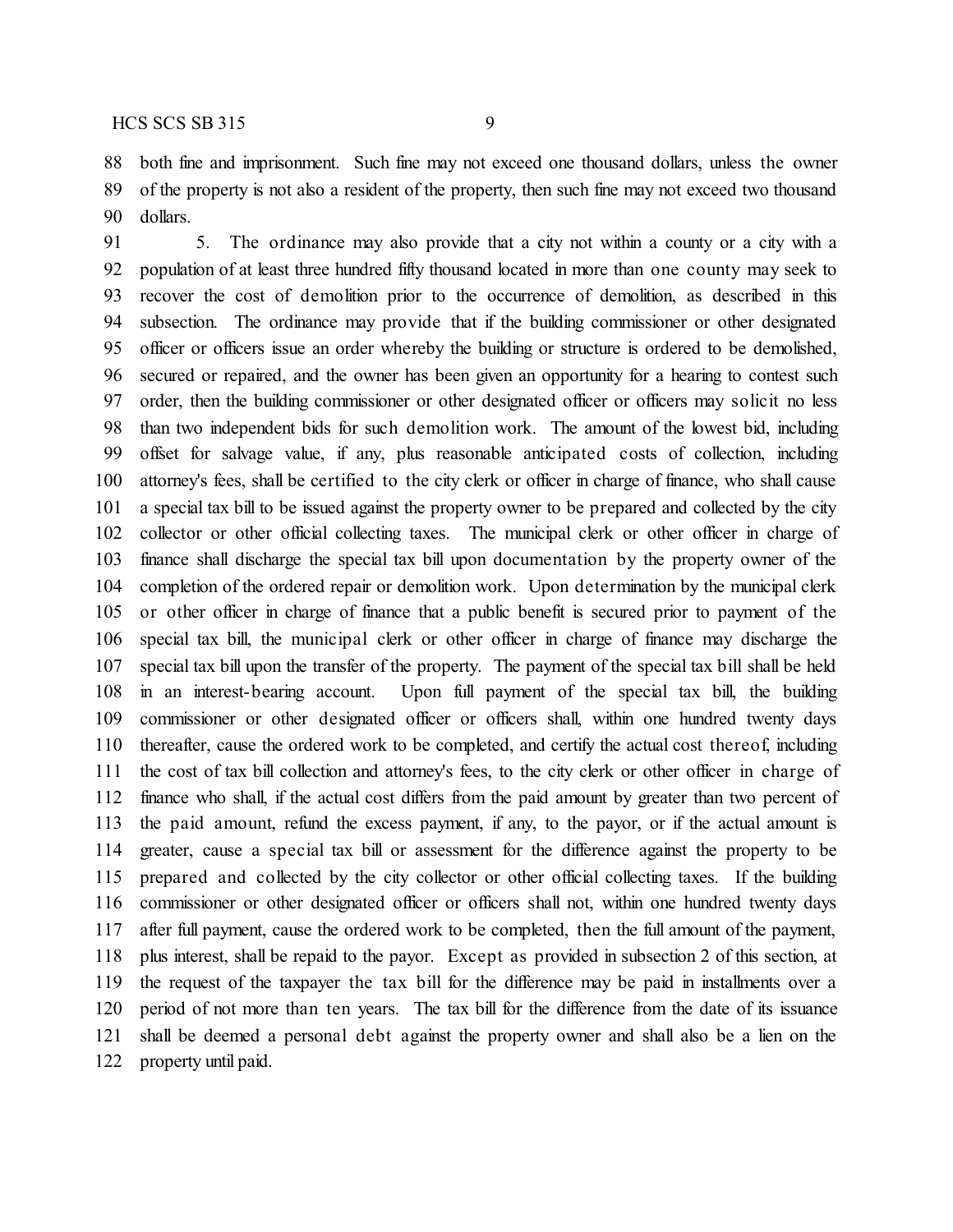72.150. When two or more cities, towns or villages in this state adjoining and contiguous to each other in the same or adjoining county or two or more cities, towns or villages located in a county of the second classification having a population of at least forty-seven thousand but not more than forty-nine thousand which are not adjoining and contiguous to each other but whose combined territory when combined will be contiguous **or two or more cities, towns, or villages located in a county of the first or second class that have entered into one or more inte rgovernmental agreements related to municipal services and are separated by a distance of not more than one mile and are connected by at least two publicly maintained rights-of-way** shall be desirous of being consolidated, it shall be lawful for them to consolidate under one government of the classification under which any of them was organized or the classification provided for the consolidated population, in the manner and subject to the provisions prescribed in sections 72.150 to 72.220. Any cities, towns or villages within any county with a charter form of government where fifty or more cities, towns and villages have been incorporated shall consolidate pursuant to the provisions of section 72.420.

94.579. 1. The governing body of any home rule city with more than one hundred fifty- one thousand five hundred but fewer than one hundred fifty-one thousand six hundred inhabitants is hereby authorized to impose, by order or ordinance, a sales tax on all retail sales made within the city which are subject to sales tax under chapter 144. The tax authorized in this section shall not exceed one percent, and shall be imposed solely for the purpose of providing revenues for the operation of public safety departments, including police and fire departments, and for pension programs, and health care for employees and pensioners of the public safety departments. The tax authorized in this section shall be in addition to all other sales taxes imposed by law, and shall be stated separately from all other charges and taxes. The order or ordinance shall not become effective unless the governing body of the city submits to the voters residing within the city at a state general, primary, or special election a proposal to authorize the governing body of the city to impose a tax under this section. If the tax authorized in this section is not approved by the voters, then the city shall have an additional year during which to meet its required contribution payment beyond the time period described in section 105.683. If the city meets its required contribution payment in this time, then, notwithstanding the provisions of section 105.683 to the contrary, the delinquency shall not constitute a lien on the funds of the political subdivision, the board of such plan shall not be authorized to compel payment by application for writ of mandamus, and the state treasurer and the director of the department of revenue shall not withhold twenty-five percent of the certified contribution deficiency from the total moneys due the political subdivision from the state. The one-year extension shall only be available to the city on a one-time basis.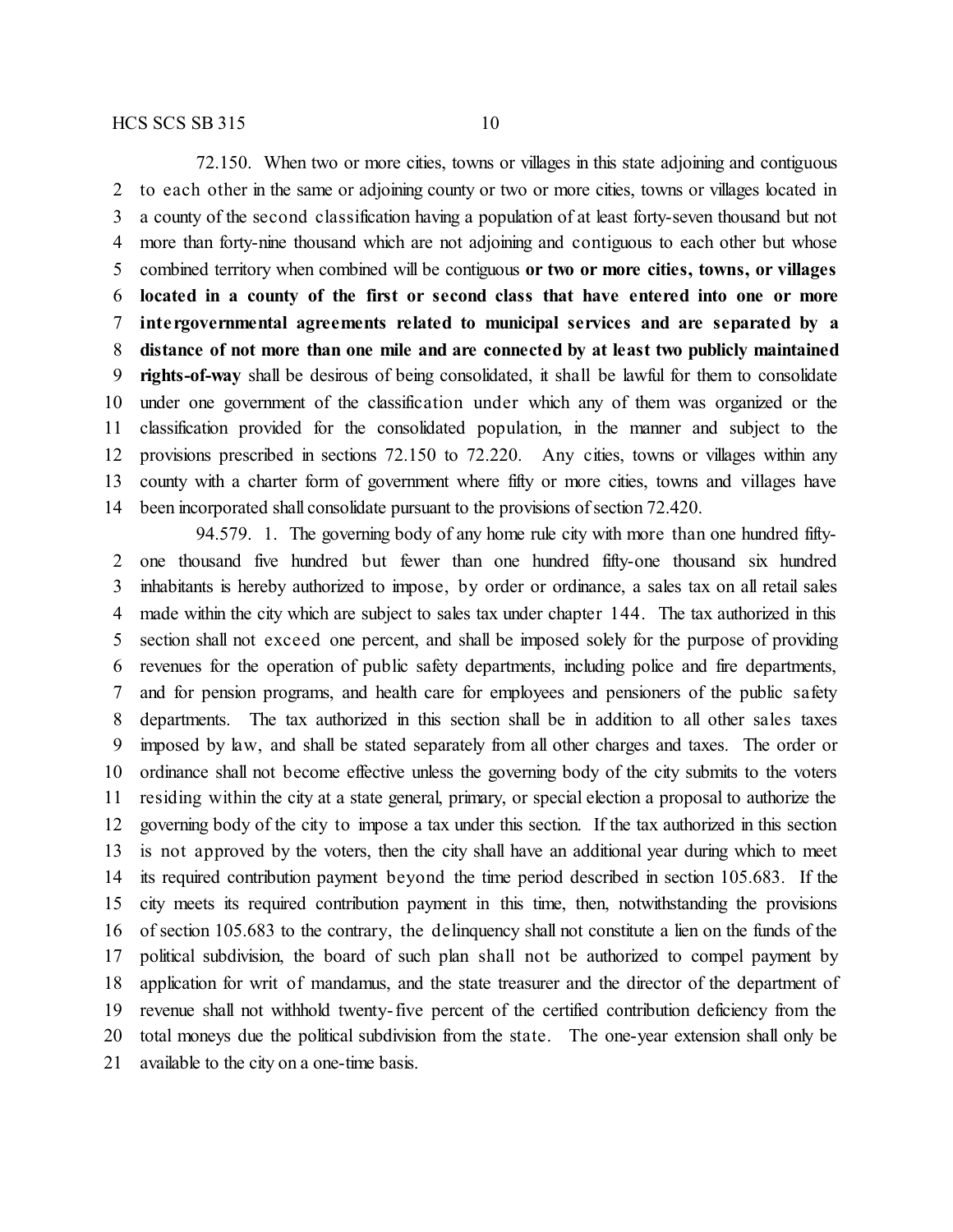22 2. The ballot of submission for the tax authorized in this section shall be in substantially the following form:

 Shall .................... (insert the name of the city) impose a sales tax at a rate of .......... (up to one) percent, solely for the purpose of providing revenues for the operation of public safety departments of the city?

27  $\square$  YES  $\square$  NO

 If you are in favor of the question, place an "X" in the box opposite "YES". If you are opposed to the question, place an "X" in the box opposite "NO".

 If a majority of the votes cast on the question by the qualified voters voting thereon are in favor of the question, then the tax shall become effective on the first day of the second calendar quarter immediately following notification to the department of revenue. If a majority of the votes cast on the question by the qualified voters voting thereon are opposed to the question, then the tax shall not become effective unless and until the question is resubmitted under this section to the qualified voters and such question is approved by a majority of the qualified voters voting on the question.

 3. All revenue collected under this section by the director of the department of revenue on behalf of any city, except for one percent for the cost of collection which shall be deposited in the state's general revenue fund, shall be deposited in a special trust fund, which is hereby created and shall be known as the "Public Safety Protection Sales Tax Fund", and shall be used solely for the designated purposes. Moneys in the fund shall not be deemed to be state funds, and shall not be commingled with any funds of the state. The director may make refunds from the amounts in the trust fund and credited to the city for erroneous payments and overpayments made, and may redeem dishonored checks and drafts deposited to the credit of such city. Any funds in the special trust fund which are not needed for current expenditures shall be invested in the same manner as other funds are invested. Any interest and moneys earned on such investments shall be credited to the fund. The director shall keep accurate records of the amounts in the fund, and such records shall be open to the inspection of the officers of such city and to the public. Not later than the tenth day of each month, the director shall distribute all moneys deposited in the fund during the preceding month to the city. Such funds shall be deposited with the treasurer of the city, and all expenditures of moneys from the fund shall be by an appropriation ordinance enacted by the governing body of the city.

 4. On or after the effective date of the tax, the director of revenue shall be responsible for the administration, collection, enforcement, and operation of the tax, and sections 32.085 and 32.087 shall apply. In order to permit sellers required to collect and report the sales tax to collect the amount required to be reported and remitted, but not to change the requirements of reporting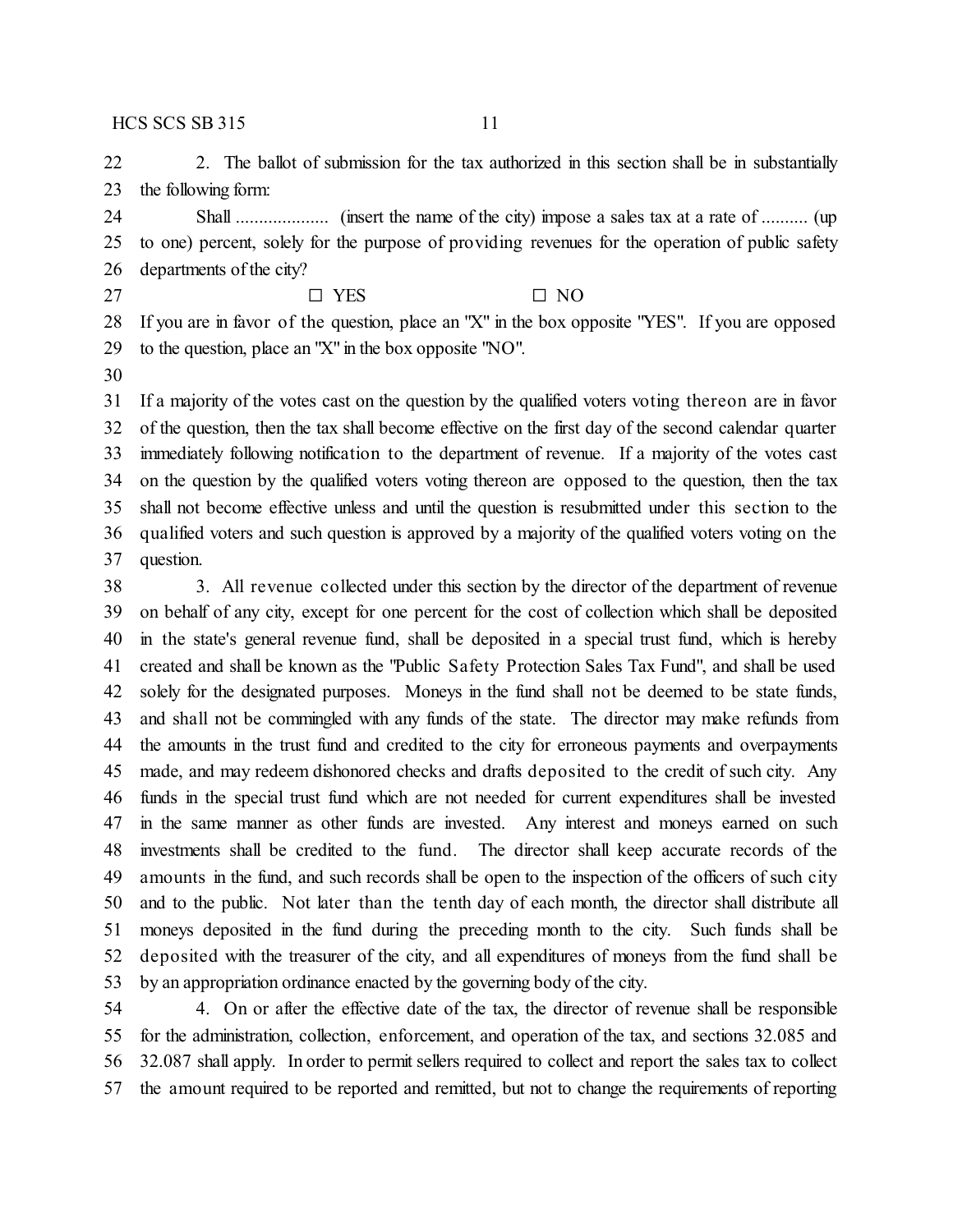or remitting the tax, or to serve as a levy of the tax, and in order to avoid fractions of pennies, the governing body of the city may authorize the use of a bracket system similar to that authorized in section 144.285, and notwithstanding the provisions of that section, this new bracket system shall be used where this tax is imposed and shall apply to all taxable transactions. Beginning with the effective date of the tax, every retailer in the city shall add the sales tax to the sale price, and this tax shall be a debt of the purchaser to the retailer until paid, and shall be recoverable at law in the same manner as the purchase price. For purposes of this section, all retail sales shall be deemed to be consummated at the place of business of the retailer.

 5. All applicable provisions in sections 144.010 to 144.525 governing the state sales tax, and section 32.057, the uniform confidentiality provision, shall apply to the collection of the tax, and all exemptions granted to agencies of government, organizations, and persons under sections 144.010 to 144.525 are hereby made applicable to the imposition and collection of the tax. The same sales tax permit, exemption certificate, and retail certificate required by sections 144.010 to 144.525 for the administration and collection of the state sales tax shall satisfy the requirements of this section, and no additional permit or exemption certificate or retail certificate shall be required; except that, the director of revenue may prescribe a form of exemption certificate for an exemption from the tax. All discounts allowed the retailer under the state sales tax for the collection of and for payment of taxes are hereby allowed and made applicable to the tax. The penalties for violations provided in section 32.057 and sections 144.010 to 144.525 are hereby made applicable to violations of this section. If any person is delinquent in the payment of the amount required to be paid under this section, or in the event a determination has been made against the person for the tax and penalties under this section, the limitation for bringing suit for the collection of the delinquent tax and penalties shall be the same as that provided in sections 144.010 to 144.525.

 6. The governing body of any city that has adopted the sales tax authorized in this section may submit the question of repeal of the tax to the voters on any date available for elections for the city. The ballot of submission shall be in substantially the following form:

 Shall ...................................... (insert the name of the city) repeal the sales tax imposed at a rate of .......... (up to one) percent for the purpose of providing revenues for the operation of 87 public safety departments of the city?

## 88  $\square$  YES  $\square$  NO

 If you are in favor of the question, place an "X" in the box opposite "YES". If you are opposed to the question, place an "X" in the box opposite "NO".

 If a majority of the votes cast on the question by the qualified voters voting thereon are in favor of repeal, that repeal shall become effective on December thirty-first of the calendar year in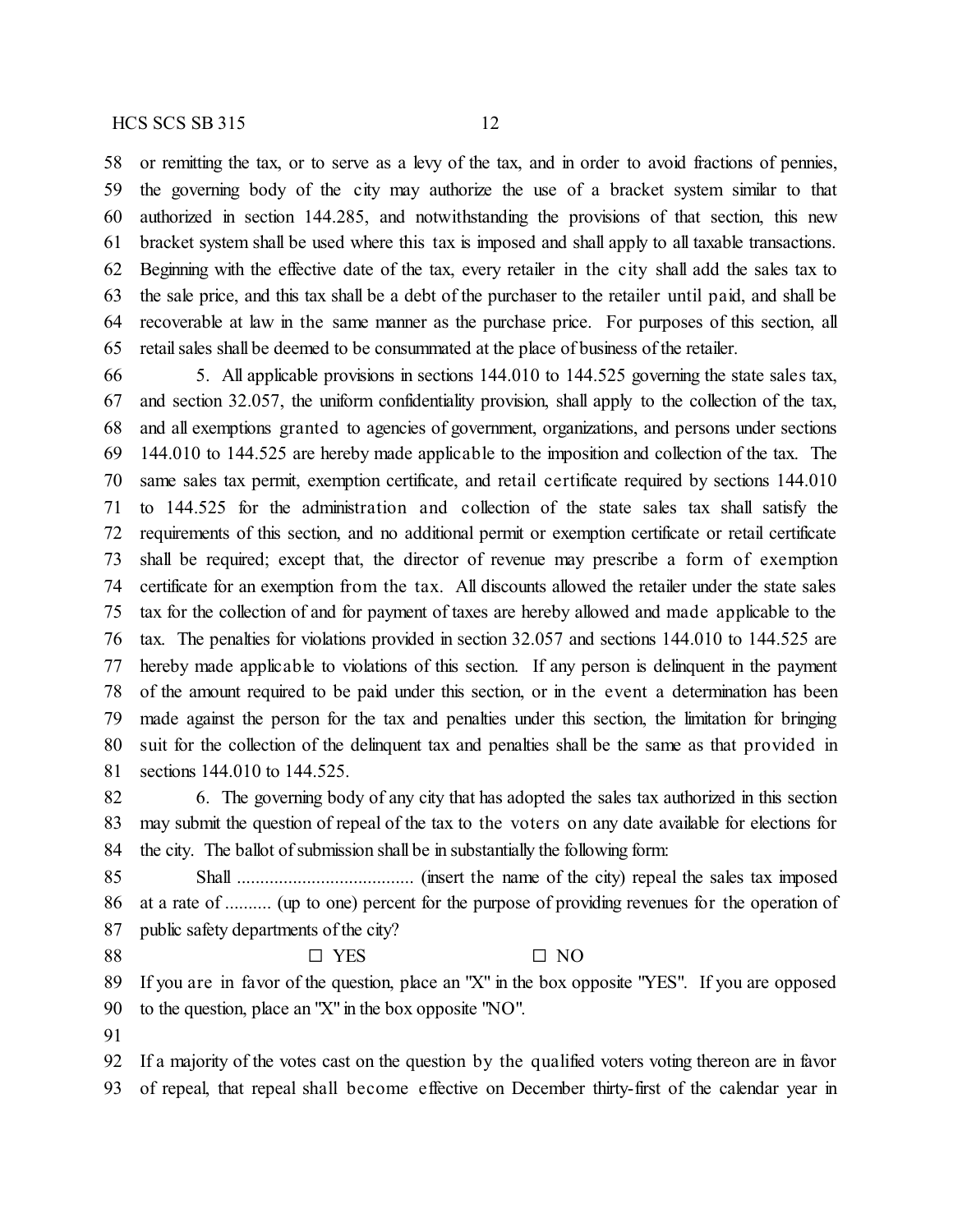which such repeal was approved. If a majority of the votes cast on the question by the qualified voters voting thereon are opposed to the repeal, then the sales tax authorized in this section shall remain effective until the question is resubmitted under this section to the qualified voters and the repeal is approved by a majority of the qualified voters voting on the question.

 7. The governing body of any city that has adopted the sales tax authorized in this section shall submit the question of **[**repeal**] continuation** of the tax to the voters every five years from the date of its inception on a date available for elections for the city. The ballot of submission shall be in substantially the following form:

 Shall ......................................... (insert the name of the city) **[**repeal the**] continue collecting a** sales tax imposed at a rate of ............. (up to one) percent for the purpose of providing revenues for the operation of public safety departments of the city?

 $\Box$  YES  $\Box$  NO

 If you are in favor of the question, place an "X" in the box opposite "YES". If you are opposed to the question, place an "X" in the box opposite "NO".

 If a majority of the votes cast on the question by the qualified voters voting thereon are **[**in favor of repeal, that**] opposed to continuation,** repeal shall become effective on December thirty-first of the calendar year in which such **[**repeal was**] continuation was failed to be** approved. If a majority of the votes cast on the question by the qualified voters voting thereon are **[**opposed to the repeal**] in favor of continuation**, then the sales tax authorized in this section shall remain effective until the question is resubmitted under this section to the qualified voters and **[**the repeal is**] continuation fails to be** approved by a majority of the qualified voters voting on the question.

 8. Whenever the governing body of any city that has adopted the sales tax authorized in this section receives a petition, signed by a number of registered voters of the city equal to at least two percent of the number of registered voters of the city voting in the last gubernatorial election, calling for an election to repeal the sales tax imposed under this section, the governing body shall submit to the voters of the city a proposal to repeal the tax. If a majority of the votes cast on the question by the qualified voters voting thereon are in favor of the repeal, the repeal shall become effective on December thirty-first of the calendar year in which such repeal was approved. If a majority of the votes cast on the question by the qualified voters voting thereon are opposed to the repeal, then the sales tax authorized in this section shall remain effective until the question is resubmitted under this section to the qualified voters and the repeal is approved by a majority of the qualified voters voting on the question.

 9. If the tax is repealed or terminated by any means, all funds remaining in the special trust fund shall continue to be used solely for the designated purposes, and the city shall notify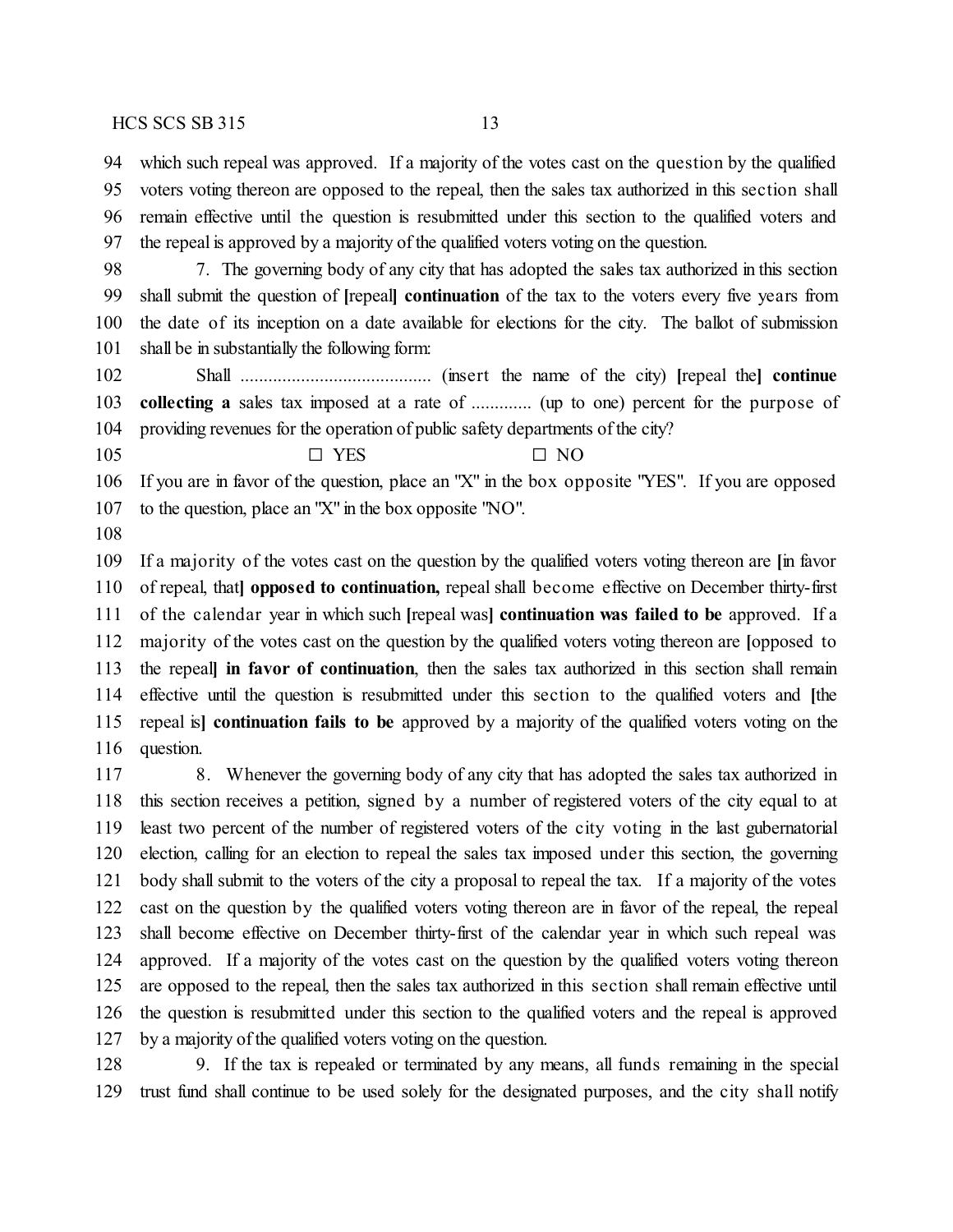the director of the department of revenue of the action at least ninety days before the effective date of the repeal and the director may order retention in the trust fund, for a period of one year, of two percent of the amount collected after receipt of such notice to cover possible refunds or overpayment of the tax and to redeem dishonored checks and drafts deposited to the credit of such accounts. After one year has elapsed after the effective date of abolition of the tax in such city, the director shall remit the balance in the account to the city and close the account of that city. The director shall notify each city of each instance of any amount refunded or any check redeemed from receipts due the city.

105.030. **Except as specifically provided otherwise,** whenever any vacancy, caused in any manner or by any means whatsoever, occurs or exists in any state or county office originally filled by election of the people, other than in the offices of lieutenant governor, state senator or representative, sheriff, or recorder of deeds in the city of St. Louis, the vacancy shall be filled by appointment by the governor except that when a vacancy occurs in the office of county assessor after a general election at which a person other than the incumbent has been elected, the person so elected shall be appointed to fill the remainder of the unexpired term; and the person appointed after duly qualifying and entering upon the discharge of his duties under the appointment shall continue in office until the first Monday in January next following the first ensuing general election, at which general election a person shall be elected to fill the unexpired portion of the term, or for the ensuing regular term, as the case may be, and the person so elected shall enter upon the discharge of the duties of the office the first Monday in January next following his election, except that when the term to be filled begins on any day other than the first Monday in January, the appointee of the governor shall be entitled to hold the office until such other date. This section shall not apply to vacancies in county offices in any county which has adopted a charter for its own government under section 18, article VI of the Constitution **of Missouri**. Any vacancy in the office of recorder of deeds in the city of St. Louis shall be filled by appointment by the mayor of that city.

**160.671. 1. A school board member of any urban school district located in a county of the first classification with more than eighty-three thousand but fewe r than ninety-two thousand inhabitants and with a home rule city with more than seventy-six thousand but fewer than nine ty-one thousand inhabitants as the county seat may be removed by the voters in a re call election. Proceedings may be commenced for the recall of any such member by the filing of a notice of intention to circulate a recall petition under this section. 2. The notice of intention to circulate a recall petition shall be served personally,**

 **or by certified mail, on the board member sought to be recalled. A copy thereof shall be filed, along with an affidavit of the time and manner of service, with the election authority, as de fined in chapter 115 and with the secretary of the school board. A separate notice**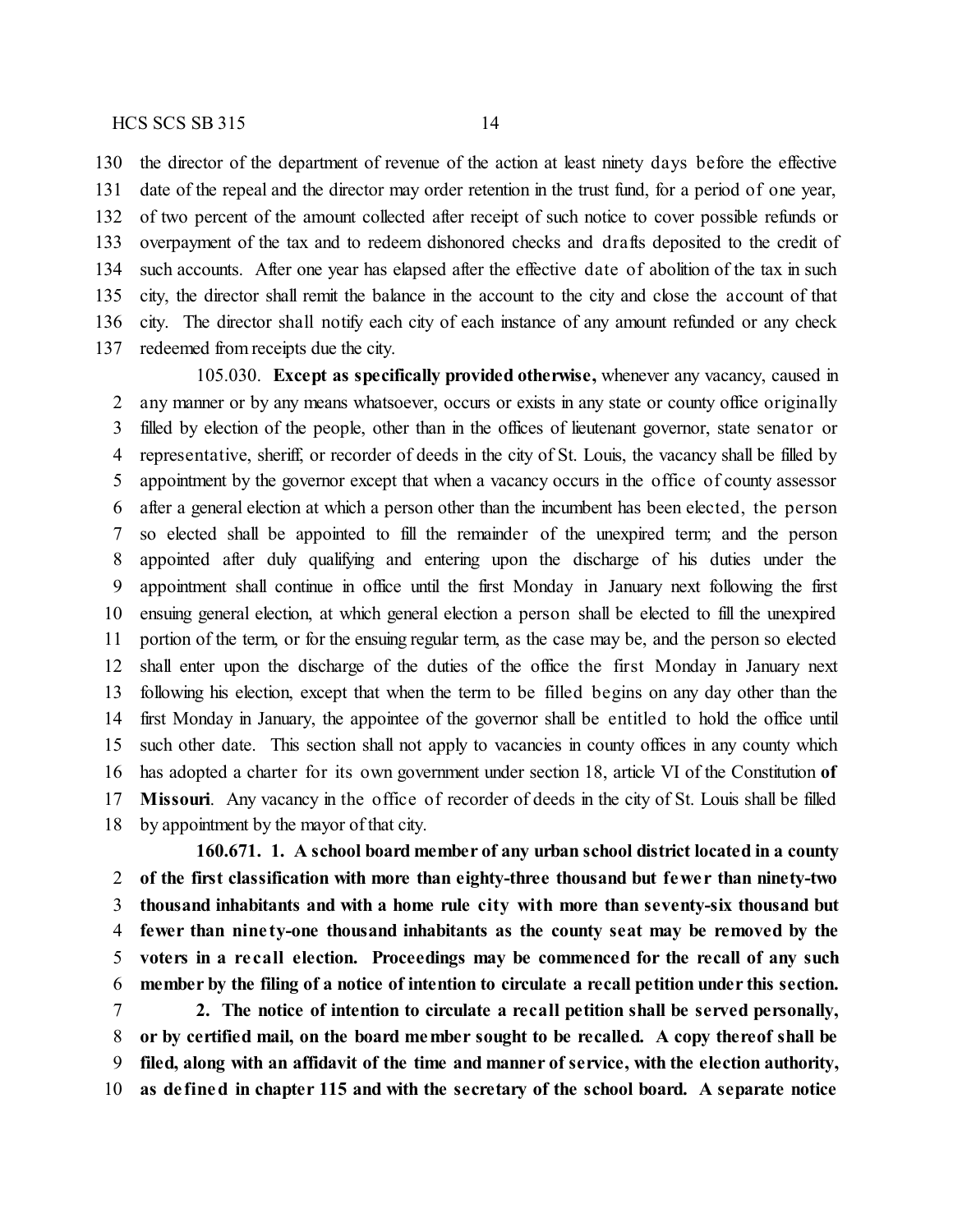**shall be filed for each board member sought to be recalled and shall contain all of the following:**

**(1) The name of the board member sought to be recalled;**

 **(2) A statement, not exceeding two hundred words in length, of the reasons for the proposed recall; and**

 **(3) The names and business or residential addresses of at least one but not more than five proponents of the recall who are registered voters in the district.**

 **3. Within seven days after the filing of the notice of intention, the board member may file with the election authority and the secretary of the school board a statement, not exceeding two hundred words in length, which may include an answer to the statement of the proponents. If a statement is filed, the board membe r shall also serve a copy of it, personally or by certified mail, on one of the proponents named in the notice of intention. The statement is intended solely to be used for the information of the voters. No insufficiency informor substance of such statements shall affect the validity of the election proceedings.**

 **4. Before any signature may be affixed to a recall petition, the petition is required to bear all of the following:**

 **(1) A request that anelection be called to elect a successor to the board member at the next school board election;**

 **(2) A copy of the notice of intention, including a general statement of the grounds for which removal is sought;**

 **(3) The statement of the board member sought to be recalled, if any exists. If the board member has not filed a statement, the petition shall so state; and**

 **(4) A place for each signer to affix his or her signature, printed name, and residential address, including any addre ss in a city, town, village, or unincorporated community.**

 **5. Each section of the petition, when submitted to the election authority, shall have attached to it an affidavit signed by the person circulating such se ction of the petition, setting forth all of the following:**

- 
- **(1) The printed name of the affiant;**
- **(2) The residential address of the affiant;**

 **(3) That the affiant circulated that section of the petition and saw the appended signatures be written;**

 **(4) That according to the best information and belief of the affiant, each signature is the genuine signature of the person whose name it purports to be;**

**(5) That the affiant is a registered voter in the school district; and**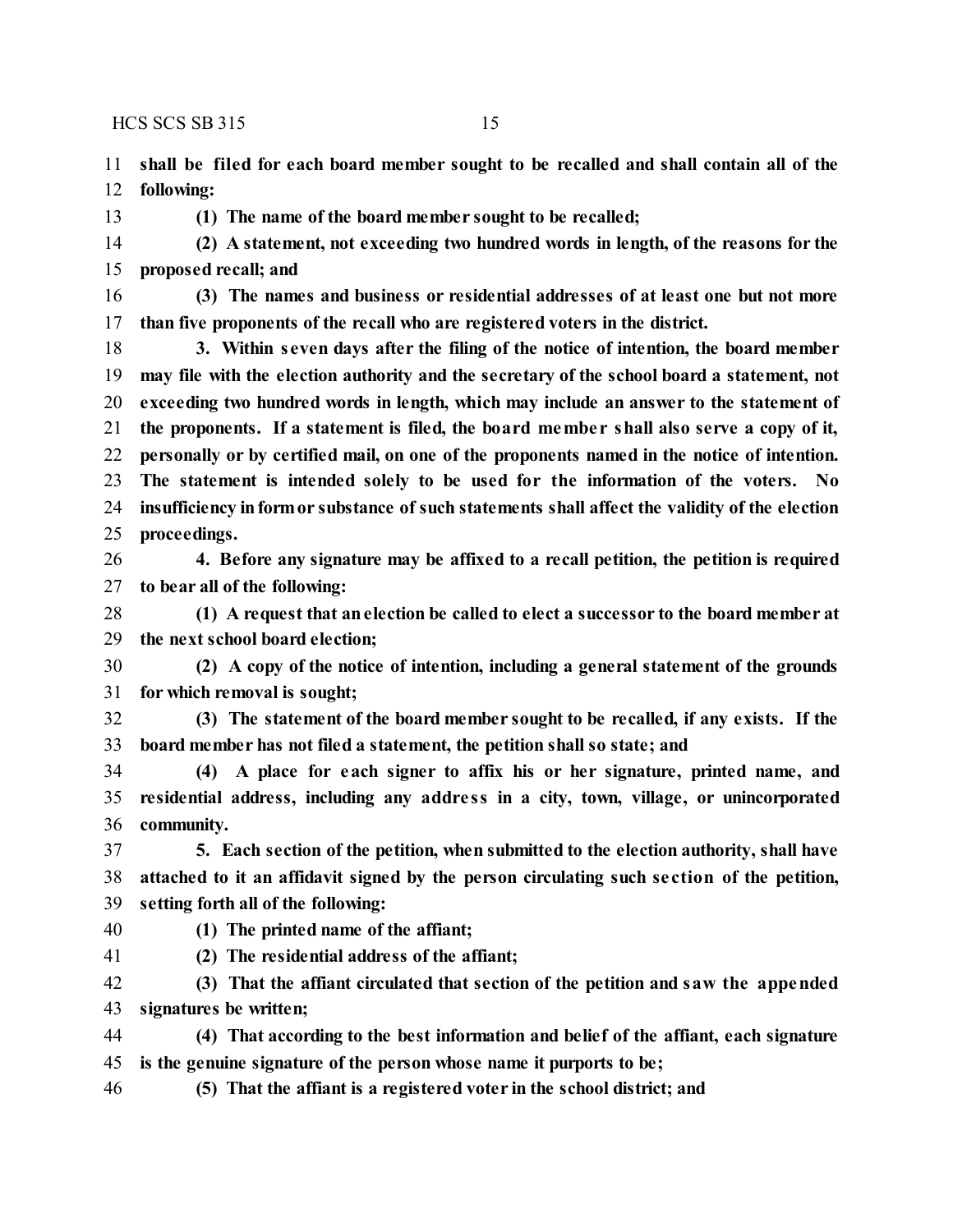**(6) The dates between which all of the signatures to the petition were obtained.**

 **6. A recall petition shall be filed with the election authority and secretary of the school board not more than one hundred eighty days after the filing of the notice of intention.**

 **7. The qualified signatures of atleastsevenhundred fifty registered voters shall be required for the submission of a petition.**

 **8. Within thirty days after the date of filing the petition, the election authority shall examine and ascertain whether the petitionis signedby the requisite number of voters. The election authority shall file with the petition a certificate showing the results of the examination. The election authority shall give the proponents a copy of the certificate upon their request.**

 **9. If the election authority certifies the petition to be insufficient, it may be supplemented within ten days of the date of certification by filing additional petition sections containing all of the information required by this section. Within ten days after the supplemental copies are filed, the e lection authority shall file with them a certificate stating whether or not the petition as supplemented is sufficient.**

 **10. If the election authority finds the signatures on the petition, together with the supplementary petition sections, if any, to be sufficient, it shall submit its certificate as to the sufficiency of the petition to the school board prior to its next meeting. The certificate shall contain the following:**

**(1) The name of the member whose recall is sought;**

**(2) A copy of the petition with at least seven hundred fifty signatures;**

**(3) The total number of signatures on the petition; and**

**(4) The number of valid signatures on the petition.**

 **11. Following the school board's receipt of the certificate, the election authority shall orderanelectionto be heldon the next election day as specified in section 115.123 but the election shall be held not less than forty-five days from the date the school board receives the petition.**

 **12. At any time prior to fifty days before the election, the member sought to be recalled may offer his or her resignation. If his or her resignation is offered, the recall question shall be removed from the ballot and the office declared vacant. At such time, the vacancy shall be filledas providedinsection162.471, except that the member who resigned shall not fill the vacancy.**

 **13. If a majority of the voters vote in favor of retaining the member, the member shall remain in office and shall not be subject to another recall election during his or her termof office. If a majority of voters vote to remove the member, his orher successor shall**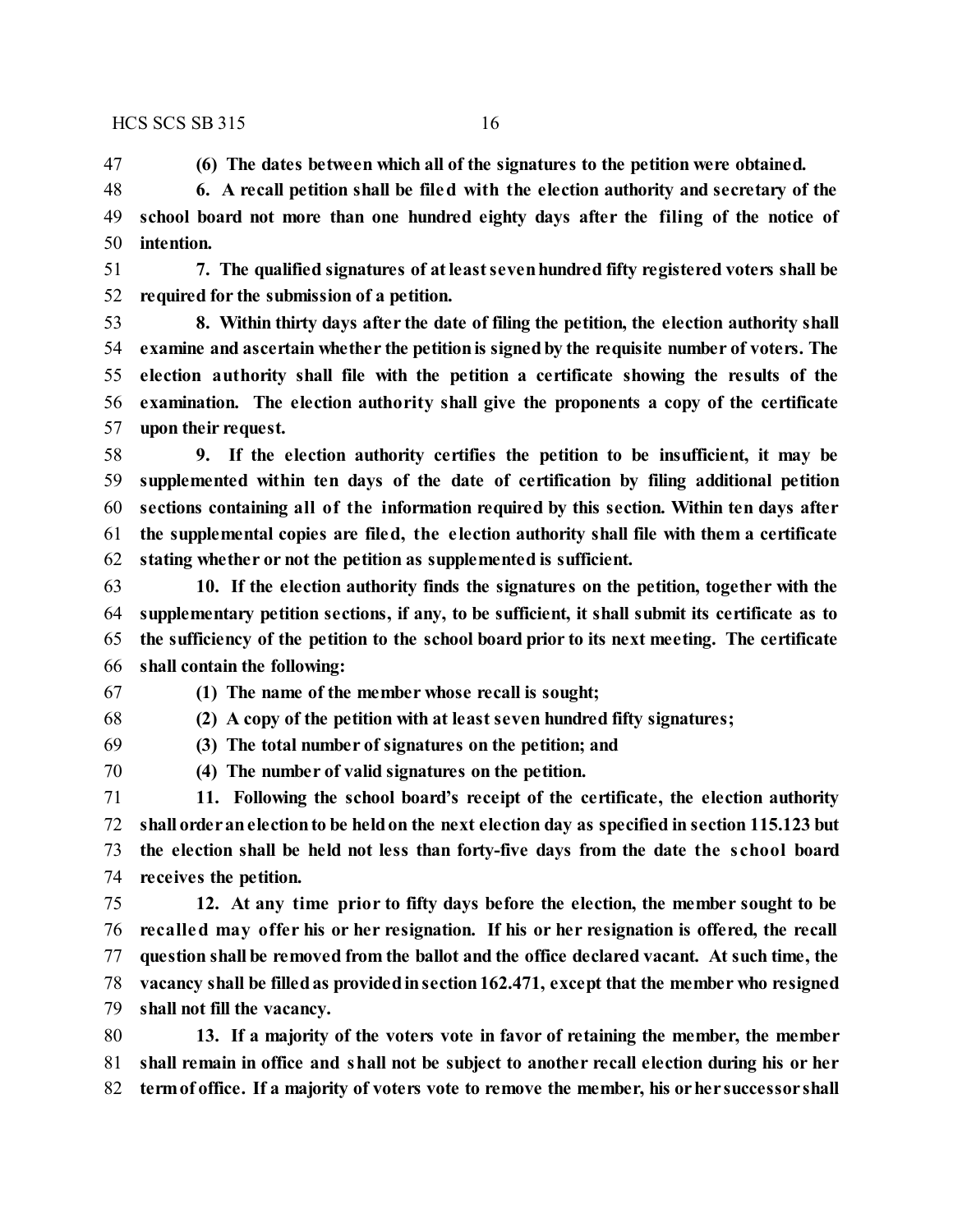**be chosen by the county commission of any county of the first classification with more than eighty-three thousand but fewer than nine ty-two thousand inhabitants and with a home rule city with more than seventy-six thousand but fewer than ninety-one thousand inhabitants as the county seat as provided in section 162.471.**

#### **14. The provisions of this section shall expire on December 31, 2021.**

162.471. **1.** The government and control of an urban school district is vested in a board of seven directors. Each director shall be a voter of the district who has resided within this state for one year next preceding his election or appointment and who is at least twenty-four years of age. All directors, except as otherwise provided in section 162.481 and section 162.492, hold their offices for six years and until their successors are duly elected and qualified. All vacancies occurring in the board, except as provided in section 162.492 **and in subsection 2 of this section**, shall be filled by appointment by the board as soon as practicable, and the person appointed shall hold his office until the next school board election, when his successor shall be elected for the remainder of the unexpired term. The power of the board to perform any official duty during the existence of a vacancy continues unimpaired thereby.

 **2. All vacancies occurring in the school board of any urban school district located in a county of the first classification with more than eighty-three thousand but fewer than ninety-two thousand inhabitants and with a home rule city with more than seventy-six thousand but fewer than ninety-one thousand inhabitants as the county seat shall be filled by appointment of the county commission of a county of the first classification with more than eighty-three thousand but fewer than ninety-two thousand inhabitants and with a home rule city with more than seventy-six thousand but fewer than nine ty-one thousand inhabitants as the county seat. If the vacancy occurred because of a recall under section 160.671, the member who was recalled shall not fill the vacancy. The person appointed by the county commission shall hold office until the next school board election, when his or her successor shall be elected for the remainder of the unexpired term.**

162.481. 1. Except as otherwise provided in this section **and in section 162.492**, all elections of school directors in urban **school** districts shall be held biennially at the same times and places as municipal elections.

 2. **[**In any urban district which includes all or the major part of a city which first obtained a population of more than seventy-five thousand inhabitants by reason of the 1960 federal decennial census, elections of directors shall be held on municipal election days of even-numbered years. The directors of the prior district shall continue as directors of the urban district until their successors are elected as herein provided. On the first Tuesday in April, 1964, four directors shall be elected, two for terms of two years to succeed the two directors of the prior district who were elected in 1960 and two for terms of six years to succeed the two directors of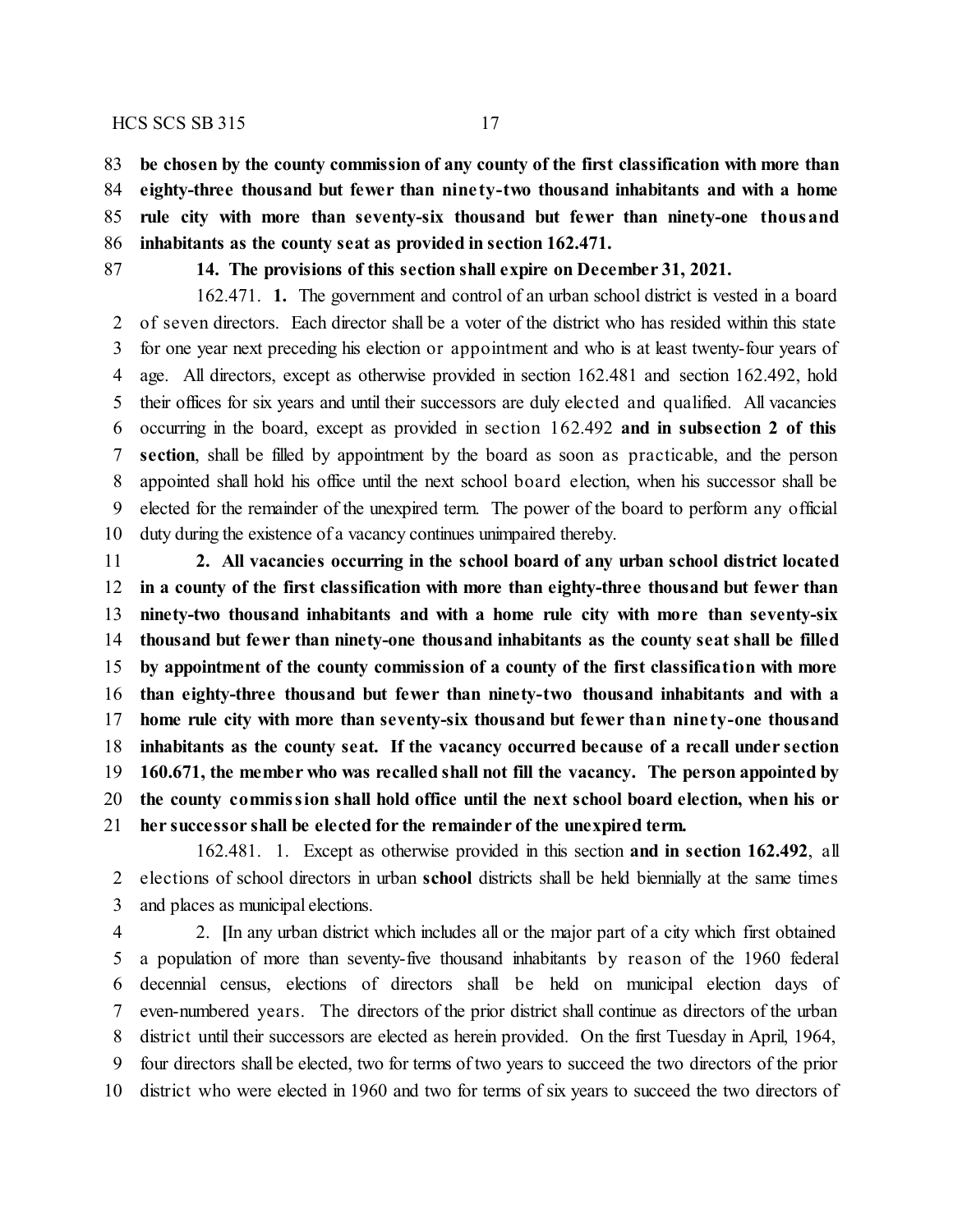the prior district who were elected in 1961. The successors of these directors shall be elected for terms of six years. On the first Tuesday in April, 1968, two directors shall be elected for terms to commence on November 5, 1968, and to terminate on the first Tuesday in April, 1974, when their successors shall be elected for terms of six years. No director shall serve more than two consecutive six-year terms after October 13, 1963.

 3.**]** Except as otherwise provided in subsections **3,** 4**,** and 5 of this section, hereafter when a seven-director district becomes an urban **school** district, the directors of the prior seven-director district shall continue as directors of the urban **school** district until the expiration of the terms for which they were elected and until their successors are elected as provided in this subsection. The first biennial school election for directors shall be held in the urban **school** district at the time provided in subsection 1 which is on the date of or subsequent to the expiration of the terms of the directors of the prior district which are first to expire, and directors shall be elected to succeed the directors of the prior district whose terms have expired. If the terms of two directors only have expired, the directors elected at the first biennial school election in the urban **school** district shall be elected for terms of six years. If the terms of four directors have expired, two directors shall be elected for terms of six years and two shall be elected for terms of four years. At the next succeeding biennial election held in the urban **school** district, successors for the remaining directors of the prior seven-director district shall be elected. If only two directors are to be elected they shall be elected for terms of six years each. If four directors are to be elected, two shall be elected for terms of six years and two shall be elected for terms of two years. After seven directors of the urban **school** district have been elected under this subsection, their successors shall be elected for terms of six years.

 **[**4.**] 3.** In any school district in **[**any city with a population of one hundred thousand or more inhabitants which is located within a county of the first classification that adjoins no other county of the first classification, or any school district which becomes an urban school district by reason of the 2000 federal decennial census**] which a majority of the district is located in any home rule city with more than one hundred fifty-five thousand but fewer than two hundred thousand inhabitants**, elections shall be held annually at the same times and places as general municipal elections for all years where one or more terms expire, and the terms shall be for three years and until their successors are duly elected and qualified for all directors elected on and after August 28, 1998.

 **4. For any school district which becomes an urban school district by reason of the 2000 federal decennial census, elections shall be held annually at the same times andplaces as general municipal elections for all years where one or more terms expire, and the terms shall be for three years and until their successors are duly elected and qualified for all directors elected on and after August 28, 2001.**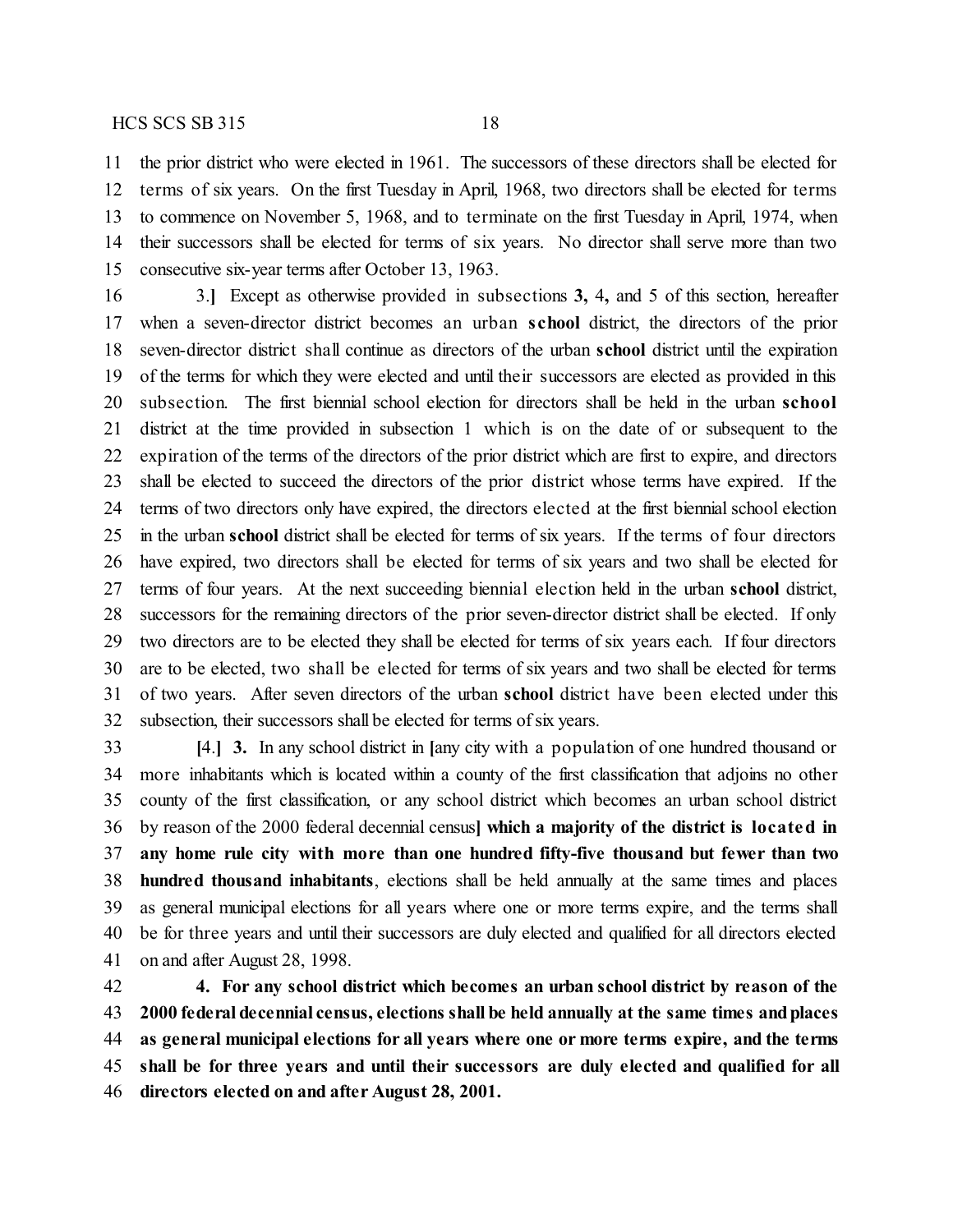5. In any school district in any county with a charter form of government and with more than three hundred thousand but fewer than four hundred fifty thousand inhabitants which becomes an urban school district by reason of the 2010 federal decennial census, elections shall be held annually at the same times and places as general municipal elections for all years where one or more terms expire, and the terms shall be for three years and until their successors are duly elected and qualified for all directors elected on and after April 2, 2012.

473.730. 1. Every county in this state, except the City of St. Louis, shall elect a public administrator at the general election in the year 1880, and every four years thereafter, who shall be ex officio public guardian and conservator in and for the public administrator's county. A candidate for public administrator shall be at least twenty-one years of age and a resident of the state of Missouri and the county in which he or she is a candidate for at least one year prior to the date of the general election for such office. The candidate shall also be a registered voter and shall be current in the payment of all personal and business taxes. Before entering on the duties of the public administrator's office, the public administrator shall take the oath required by the constitution, and enter into bond to the state of Missouri in a sum not less than ten thousand dollars, with two or more securities, approved by the court and conditioned that the public administrator will faithfully discharge all the duties of the public administrator's office, which bond shall be given and oath of office taken on or before the first day of January following the public administrator's election, and it shall be the duty of the judge of the court to require the public administrator to make a statement annually, under oath, of the amount of property in the public administrator's hands or under the public administrator's control as such administrator, for the purpose of ascertaining the amount of bond necessary to secure such property; and such court may from time to time, as occasion shall require, demand additional security of such administrator, and, in default of giving the same within twenty days after such demand, may remove the administrator and appoint another.

 2. The public administrator in all counties, in the performance of the duties required by chapters 473, 474, and 475, is a public officer. The duties specified by section 475.120 are discretionary. The county shall defend and indemnify the public administrator against any alleged breach of duty, provided that any such alleged breach of duty arose out of an act or omission occurring within the scope of duty or employment.

 3. After January 1, 2001, all salaried public administrators shall be considered county officials for purposes of section 50.333, subject to the minimum salary requirements set forth in section 473.742.

 **4. If a vacancy shall occur in any county that has not adopted a charter form of government and in the office of an elected public administrator, then the governor shall, no later than sixty days after the occurrence of such vacancy, appoint a person to fill the**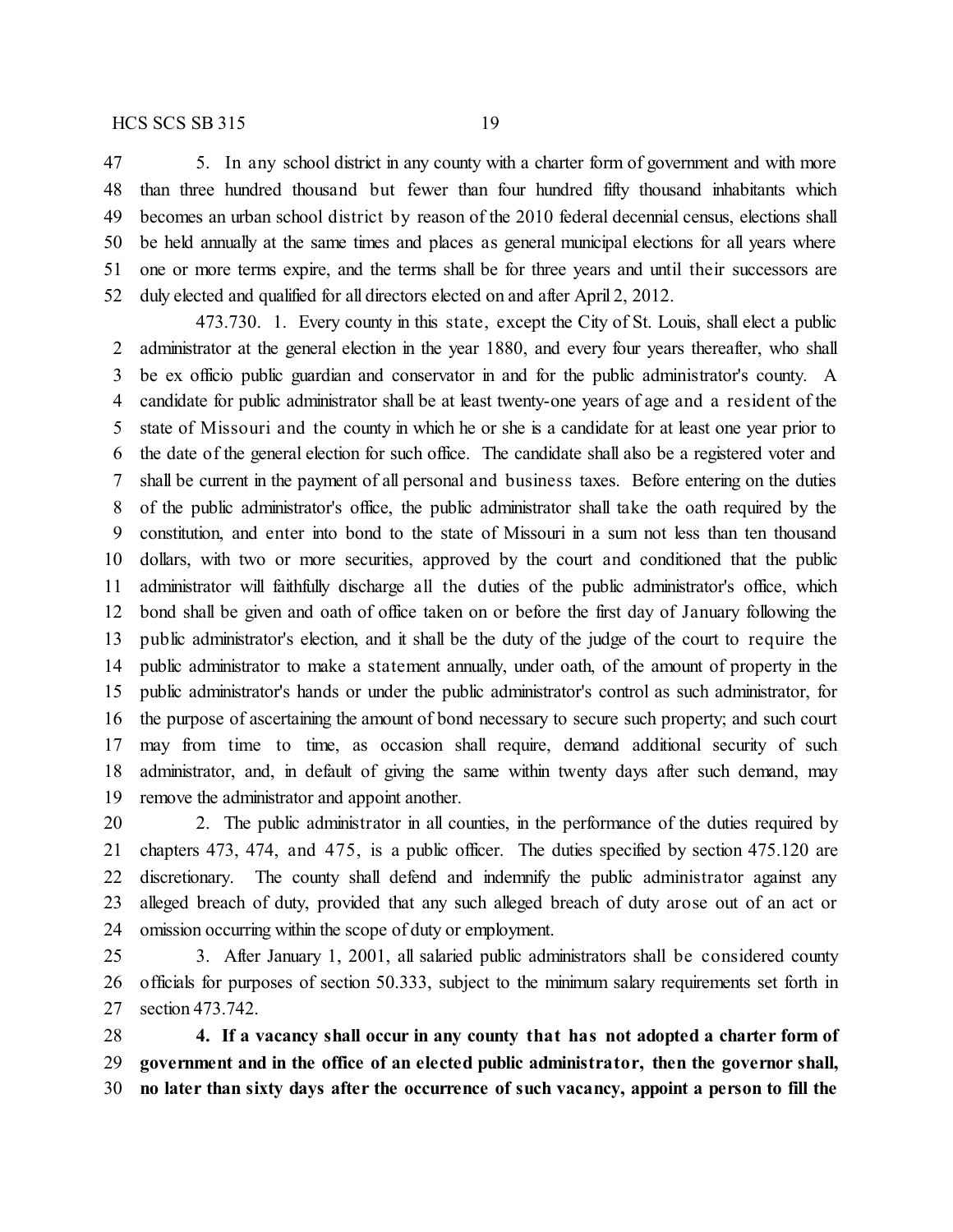#### **vacancy subject to the advice and consent of the senate. The process will be subject to the**

## **procedures for advice and consent unde r article IV, section 51 of the Constitution of Missouri.**

 **[**4**] 5**. The public administrator for the city of St. Louis shall be appointed by a majority of the circuit judges and associate circuit judges of the twenty-second judicial circuit, en banc. Such public administrator shall meet the same qualifications and requirements specified in subsection 1 of this section for elected public administrators. The elected public administrator holding office on August 28, 2013, shall continue to hold such office for the remainder of his or her term.

483.020. When any vacancy shall occur in the office of any circuit clerk so elected, by death, resignation, removal, refusal to act or otherwise, it shall be the duty of the governor in the case of an elected clerk to fill such vacancy**, no later than sixty days after it occurs,** by appointing some eligible person to said office, **by and with the advice and consent of the senate subject to the provisions of article IV, section 51 of the Constitution of Missouri,** who shall discharge the duties thereof until the next general election, at which time a clerk shall be chosen for the remainder of the term, who shall hold **[**his**] such** office until **[**his**] a** successor is duly elected and qualified, unless sooner removed. **This section shall not apply to any county that has adopted a charter for its own government under article VI, section 18 of the Constitution of Missouri.**

**Section 1. 1. As used in this section, the following terms shall mean:**

**(1) "Employee", an individual employed in this state by an employer;**

 **(2) "Employer", any individual, sole proprietorship, partnership, limited liability company, corporation, or any other entity that is legally doing busine ss in this state; provided, however, that employer shall not include any public employer as defined in section 285.525;**

 **(3) "Employment benefits", anything of value that an employee may receive from an employer in addition to wages and salary. The term includes, but is not limited to, health, disability, retirement, profit-sharing, and death benefits; group accidental death and dismemberment benefits; paid or unpaid days off from work for holidays, sick leave, vacation, and personal necessity; and terms of employment, attendance, or leave policies;**

**(4) "Political subdivision", any county, city, town, or village.**

 **2. No political subdivision shall e stablish, mandate, or otherwise require an employer to provide to an employee:**

**(1) A minimum or living wage rate; or**

- **(2) Employment benefits;**
-